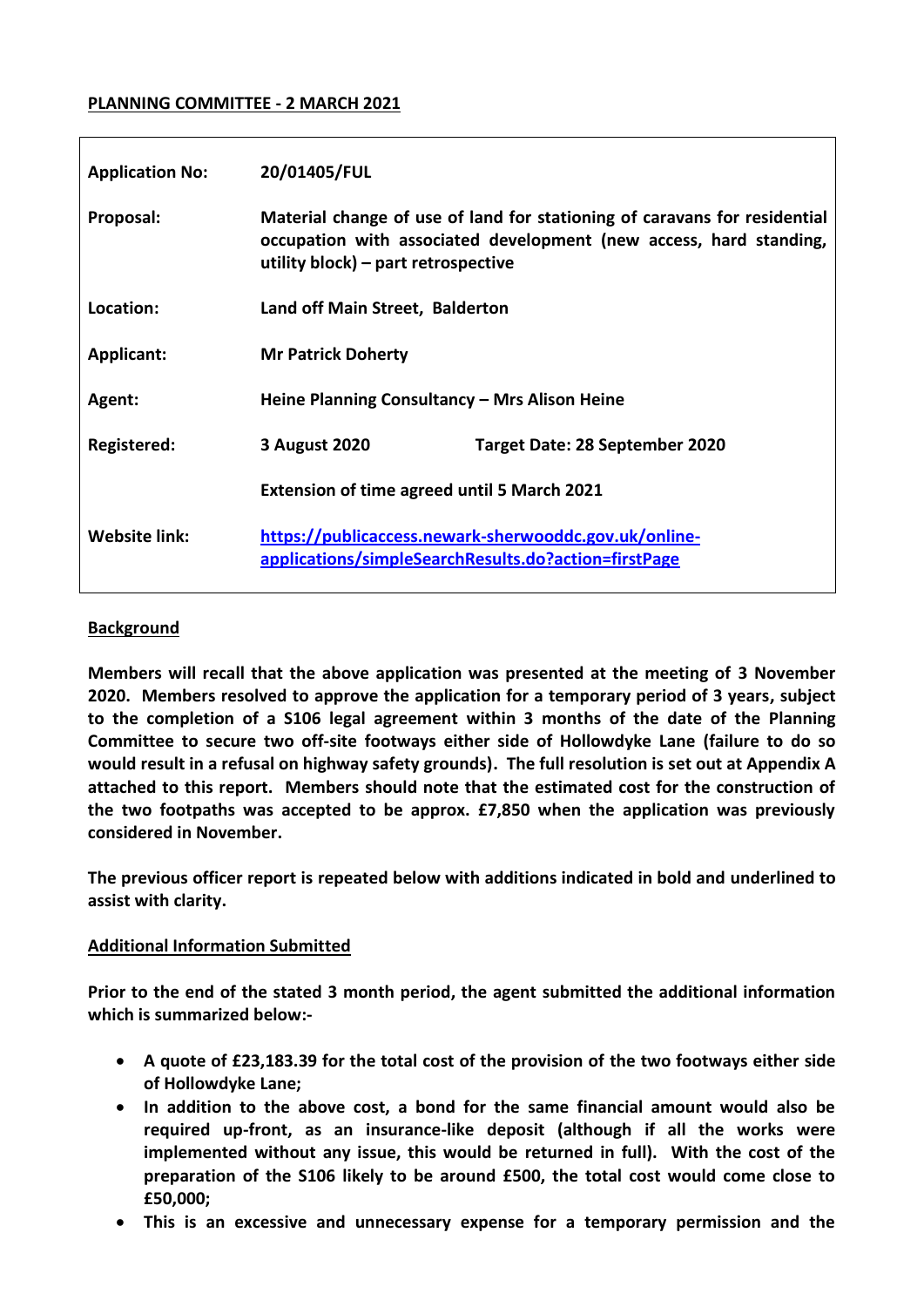**applicant is not willing to carry out this work;**

- **The family have now been occupying the site for nearly 6 months without any problems;**
- **Hollowdyke Lane is a no-through road, serving just one business and is used by local residents/dog walkers who use the lane for country walks, without the need for a pavement, local pedestrians form a path over the grass verge that links Main Road to Hollowdyke Lane;**
- **Given this, it is not clear why it is considered necessary for the applicant to install a pavement link so that their site is connected the short distance to Main Road;**
- **It should not be for their client to have to pay to install a pavement for the benefit of others;**
- **If this footway is necessary, it should have been secured within the Fernwood Strategic site for over 3,000 dwellings, to the east of this site;**
- **This requirement for a temporary consent would unreasonably impact on the deliverability of the development as it would place an unjustifiable and disproportionate financial burden on the applicant and therefore fails the test of reasonableness;**
- **It is only justified to encourage pedestrian access to/from the site and not for highway safety reasons;**
- **Such a request might have been justified for a permanent consent for 6 apartments but it is not justified for a single pitch gypsy site with a temporary permission of just 3 years;**
- **The applicant would be prepared to construct this footway link if permission were granted on a permanent basis, alternatively a temporary permission could be granted without the S106 requirements, or if neither of these options is acceptable, consider refusing the application so that an appeal can be advanced;**
- **The agent also considers that conditions 6 and 16 (requiring landscaping and bird and bat box provision on the site) are also unreasonable for any temporary permission;**
- **A second quote has been submitted from Via East Midlands Ltd which gives an estimate of approx. £40,000 for the design and construction of the footways;**
- **Other members of the public are using Hollowdyke Lane as a footway without any problems;**
- **If the Council/Parish Council consider the existing arrangement unsafe they should consider installing a segregated footway for the general public, however no complaints were reported in this regard at the last meeting about this existing arrangement and it is not clear why it is acceptable for the general public but not the applicants.**

# **Comments of NCC, Highway Authority**

**NCC, state that the Via figure is for design and build; not just build. This [design] would add substantially to the other figures quoted. Also it is not a budget figure where there will be significant built-in contingencies that add to the price. This is not the same as getting a quote. Their budget estimate is £18k - £20k for the build. This does not include any design work, since it would be normal to expect the developer to provide the design.**

**As Highway Authority they would much sooner see residents of this proposed development use a constructed footway rather than choose a muddy verge or, worse still, walk within the carriageway for obvious safety reasons. This issue is exacerbated should residents/users require wheelchair, pram or motorized scooter access.**

**The Highway Authority do not wish to be petitioned to provide a footway to replace a muddy path when this should have been provided as part of a development to provide sustainable and**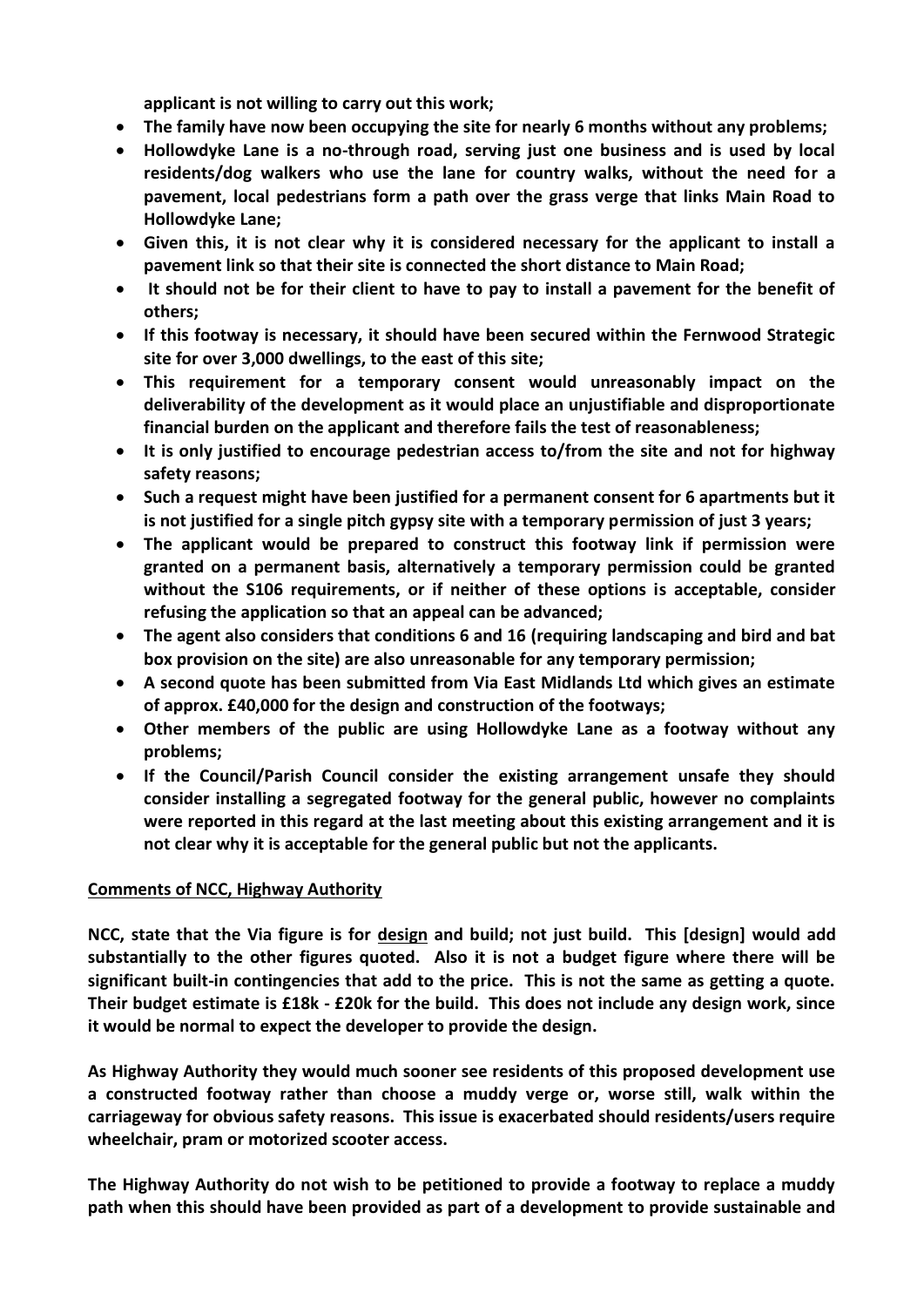**safe pedestrian links. It is also understood that it can be much harder to justify the provision of such a facility in the future, if after the temporary permission period has expired a permanent permission is sought and there have been no reports of injury accidents. The financial restraints are understood but this is an issue for the LPA to determine.**

## **Comments of the Business Manager**

**Members will recall that they were minded to grant a temporary permission for three years on the basis of the identified harmful impact from the considerable nearby noise sources of the A1 trunk road and main line railway which means that noise levels are in excess of recognised standards and the health implications of living at the site in exposure to consistently high background noise levels is a significant concern. However, the weight attached to the noise impact is reduced due to the fact that the identified harm would only be felt for a limited, temporary period until a more appropriate site becomes available through the development plan process, given the total lack of alternative available sites and in the best interests of the children.**

**These considerations remain unchanged.**

**The application has been brought back to Members for consideration on the basis that the works required for the provision of the two footways along Hollowdyke Lane, to be secured through a S106, have now been costed as being more than double the amount previously presented and considered. This represents a material difference to the proposal that requires further consideration. The level of financial cost required to be invested at the site weighs more acutely in this case given the current resolution to grant a temporary permission for a limited period of just 3 years and whether this is reasonable.**

**In light of the above, the options before Members in the re-consideration of this application are:-**

- **1. Grant planning permission on a permanent basis subject to the S106 requirement;**
- **2. Grant temporary planning permission for 3 years without the S106 requirement; or**
- **3. Refuse planning permission.**

**Regulation 122 of the CIL Regulations 2010 (as amended) makes it unlawful for a Planning Obligation to be taken into account when determining a planning application for a development, or any part of a development, if the obligation is not:**

- **Necessary to make a development acceptable in planning terms;**
- **Directly related to the development; and**
- **Fairly and reasonably related in scale and kind to the development.**

**Whilst it is accepted that the provision of the two footways is necessary to make the development acceptable in highway safety terms and that it directly relates to the development itself, there is concern as to whether the cost of these works are fair and reasonable and related in scale and kind to a single family gypsy and traveller pitch for only a 3 year period.** 

**Paragraph 108 of the NPPF states that in assessing applications for development, it should be ensured that:-**

*"a) appropriate opportunities to promote sustainable transport modes can be – or have been –*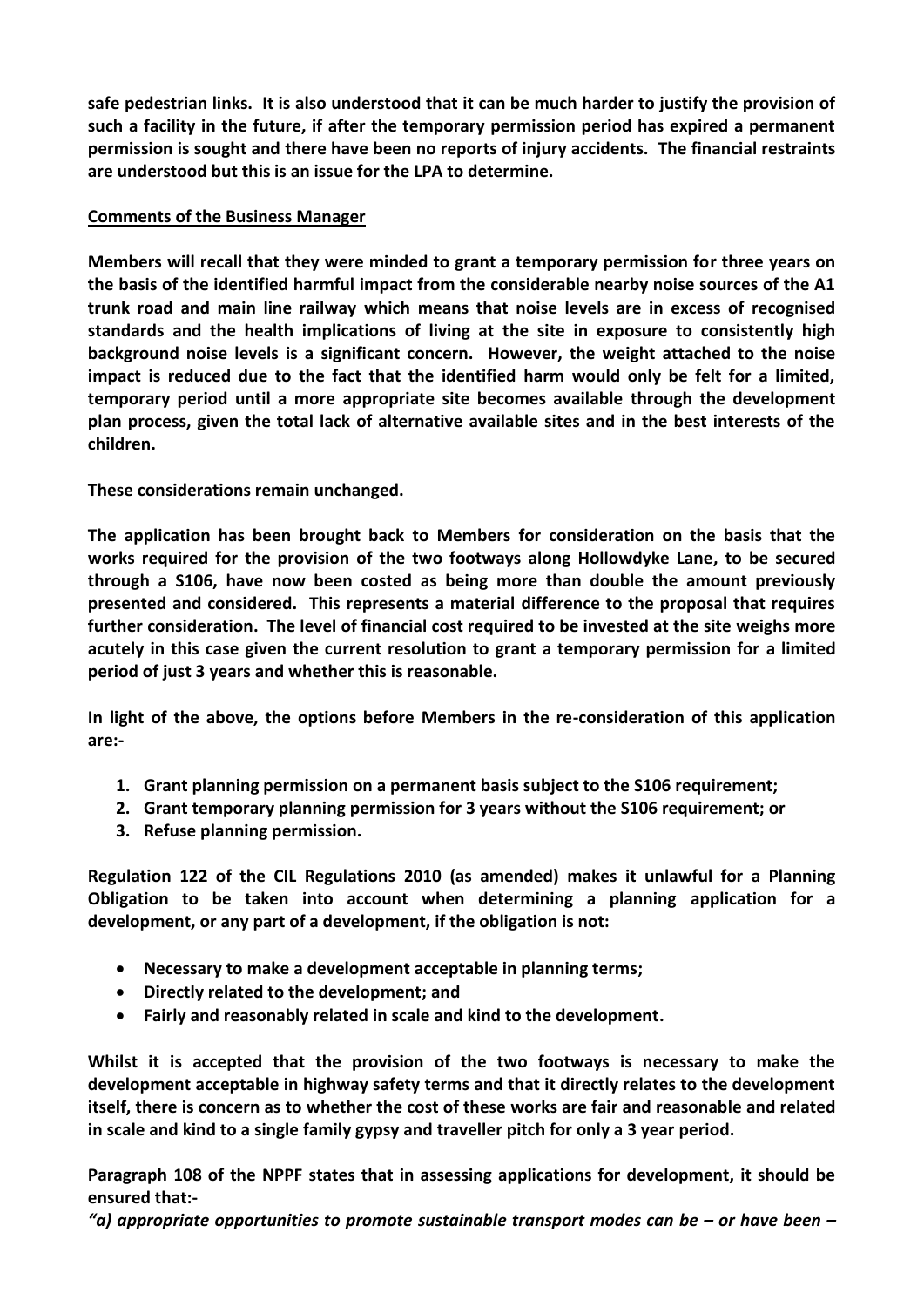*taken up, given the type of development and its location; b) safe and suitable access to the site can be achieved for all users; and c) any significant impacts from the development on the transport network (in terms of capacity and congestion), or on highway safety, can be cost effectively mitigated to an acceptable degree."*

**Part c) of this paragraph refers to ensuring that any significant impacts from the development on highway safety can be "cost effectively mitigated to an acceptable degree." This appears to acknowledge that there could be cases where mitigation is considered to go beyond being "cost effective" and may therefore not be appropriate to pursue.**

**Furthermore, Members' attention is also drawn to the appeal decision issued for a site on Land north of Crossways, off Main Street, Bathley in 2019. Here, contrary to the decision to refuse planning permission based on highway safety concerns of the proposed access raised by the Highway Authority, (amongst other issues) the Inspector found that given the scale of the single gypsy and traveller pitch proposed, it would not lead to an unacceptable impact on highway safety, despite the recognised tension of not achieving safe, convenient and attractive accesses for all and providing links to the existing network of footways so as to maximize opportunities for their use. This appeal decision is considered to be material to this case and so is attached at Appendix B for the information of Members.**

**The view of the Highway Authority remains that in order to make the development safe and encourage pedestrian activity to and from the site, the two footpaths need to be provided as part of the development. Whilst this is acknowledged, the additional information submitted on the cost of providing these facilities represents a new planning consideration that needs to be weighed in the balance. It is considered that the relative cost of meeting this requirement is both unreasonable and not an acceptable cost effective mitigation in the light of the view to grant a limited 3 year temporary permission.**

**To grant a temporary permission without the S106 requirements would go against the recommended advice of the Highway Authority, which is not a view that is taken lightly. However, in this particular case, in the light of the Bathley appeal decision together with the scale of the proposed development as a single traveller pitch, the limited use of Hollowdyke Lane for buses and access only, as well as the financial investment that would be unreasonable to expect for a limited development of three years, together with the 30mph speed limit along Main Street and external lighting column on the site at the corner of the road junction, all contribute to the view reached. Whilst it is not possible to completely eliminate any highway safety risk, taking all these matters into account, and acknowledging there would be some highway safety risk, it is not considered reasonable to request the financial contribution on the basis of a temporary permission.**

**It then falls to consider whether the application should therefore be considered on a permanent basis to enable the footway provision to be appropriately and reasonably secured. However, given that the proposal remains unacceptable on noise impact grounds that have not been addressed in any way since November last year, it is not recommended that a permanent permission be viewed favourably.**

**The final option before Members is one of refusal. The Planning Policy for Traveller Sites (PPTS) identifies that where a Local Planning Authority cannot demonstrate an up-to-date 5 year supply of deliverable sites, this should be a significant material consideration in any subsequent**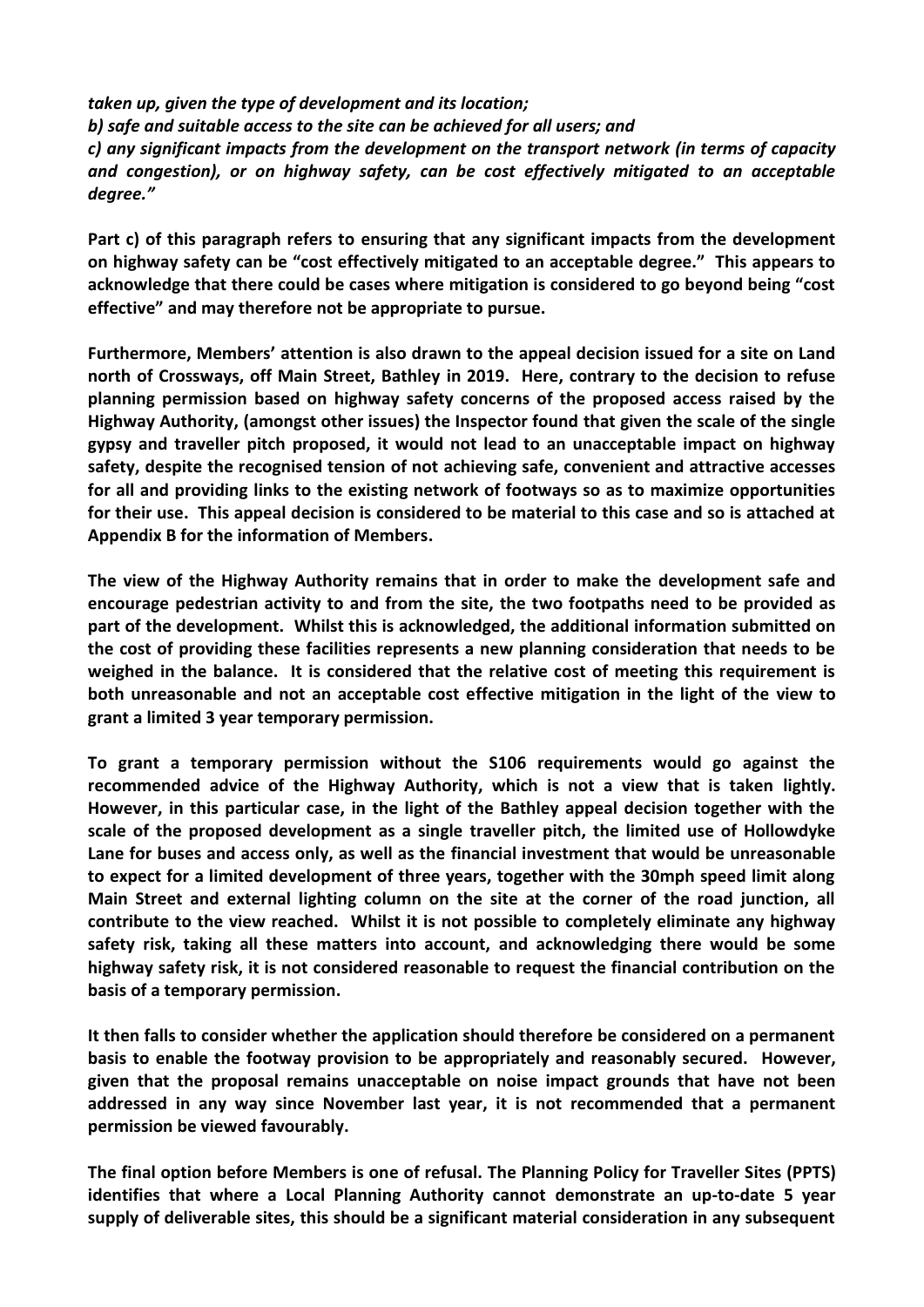**planning decision when considering applications for the grant of temporary planning permission. This weighs heavily in favour of a grant of planning permission and demonstrates the lack of alternative available sites. On this basis, Members are advised that a refusal is unlikely to be defendable at appeal.**

#### **RECOMMENDATION**

**That planning permission is approved for a temporary period of 3 years subject to**

**a) The conditions and reasons set out in Appendix A (Resolution); and**

**b) the completion of a section 106 legal agreement within 3 months of the date of this Planning Committee (failure to do so would result in a refusal on the grounds that the scheme fails to secure a safe vehicular access to/from the site), to secure details of the width, position, radii and construction of the access and to secure a bound material for the access for a distance of 5m into the site.**

**————————————————————————————————————————————**

**This application is being reported to the Planning Committee as it has been referred by the Local Member, Councillor Betty Brooks in line with the Council's Scheme of Delegation.**

### The Site

The application site lies to the east of the junction of Main Street with Hollowdyke Lane in Balderton. The site backs onto the A1 trunk road to the south-east boundary which is elevated above the ground level of the site, and to the East Coast Mainline railway to the north-east boundary which is set below the ground level of the site within a cutting. Hollowdyke Lane progresses under a bridge supporting the A1 to the east while Main Street passes over the railway initially and then continues under the A1 before heading north-east towards Coddington village.

The 0.08 hectare site is roughly rectangular in shape (approx. 40m by 20m) and is bounded by Main Street (to the north-west), Hollowdyke Lane (to the south-west), the A1 (to the south-east) and the railway line (to the north-east). Until July 2020 the site was a grass paddock with small stable building largely enclosed by post and rail fencing with no formal access point although there was a gate in the south-west corner (see photo below). The land slopes slightly from its highest point in the north east (to accommodate the bridge over the railway line) to its lower level along the southern boundary and there is a steep but small embankment from the level of the site down to the lower ground level of Hollowdyke Lane. The ground level of the site is therefore higher than the existing houses on Main Street to the south-west, which makes the site prominent, particularly when viewed from the south-west along Main Street.

To the north-west of the site on the opposite side of Main Street, 13 two-storey houses in a small terrace have more recently been built, with limited set back, with their ground levels cut down below the slope of the road and bridge over the railway line. To the south-west of the site on the other side of Hollowdyke Lane are two storey detached dwelling in larger plots. Beyond the railway line to the north and the A1 to the east are agricultural fields and open countryside.

The application site is situated within and on the edge of the defined Newark Urban Area as defined by the Allocations and Development Management DPD. The site is located within Flood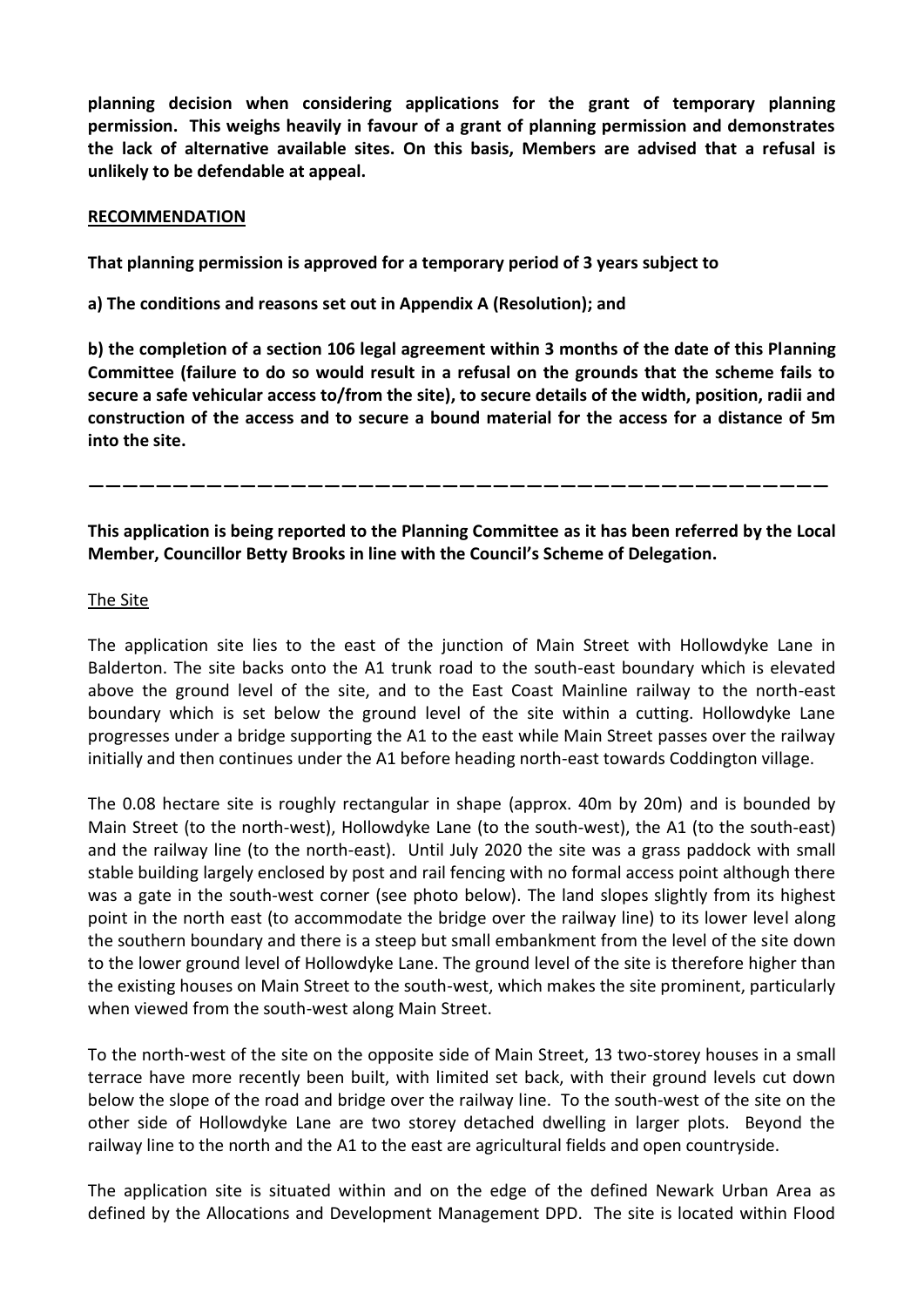Zone 1 of the Environment Agency Flood Maps but is susceptible to surface water flooding. Approximately 30m to the north-west of the application site is a 'Site of Nature Conservation' (local wildlife area) known as Balderton Ballast Pit.

### Relevant Site History

- 79/551 Outline planning permission for one dwelling was refused and dismissed at appeal in 1980 on the grounds of the site then being beyond the present development limits of the village, on the basis that it would represent a prominent visual stop to the view eastwards which would detract materially from the street-scene at the boundary between developed land and open countryside and thirdly that whilst it may be possible to design a dwelling with an acceptable degree of amenity internally, there would be a very low level of amenity outside the building due mainly to noise but also to overlooking.
- 17/00643/FUL Planning permission was refused by the Local Planning Authority for 6 No. new residential units in the form of flats in October 2017 for the following reason:-

*"The application site is constrained by topography and proximity to the railway and A1, constraints which need to be mitigated as part of any development proposals. In the opinion of the Local Planning Authority the amount of development, and the layout required will result in a compromised and confused proposal that is detrimental to the character and appearance of the area and represents poor overall design. This is reflected in the poor legibility of the scheme relative to site frontages and the entrances to the individual units and the proposed parking areas. The proposal is therefore contrary to Policy CP9 of the Core Strategy and DM5 of the Allocations and Development Management DPD together with the National Planning Policy Framework (March 2012). There are no other material planning considerations that would outweigh the identified harm."*

However, the scheme was approved at appeal in a decision dated 21 June 2018 and remains extant until 21 June 2021. A copy of this decision is attached to the end of this report.

In July 2020 the site was cleared of vegetation, levelled and laid with hard standing (crushed granite or limestone) and enclosed by approx. 2m - 1.8m high close boarded timber fencing around three boundaries of the site, with the southwestern boundary fronting Hollowdyke Lane left open and an informal access created in the south-west corner of the site close to the junction between Main Street and Hollowdyke Lane (see photo below). At the beginning of August 2020, this planning application was submitted to the Local Planning Authority.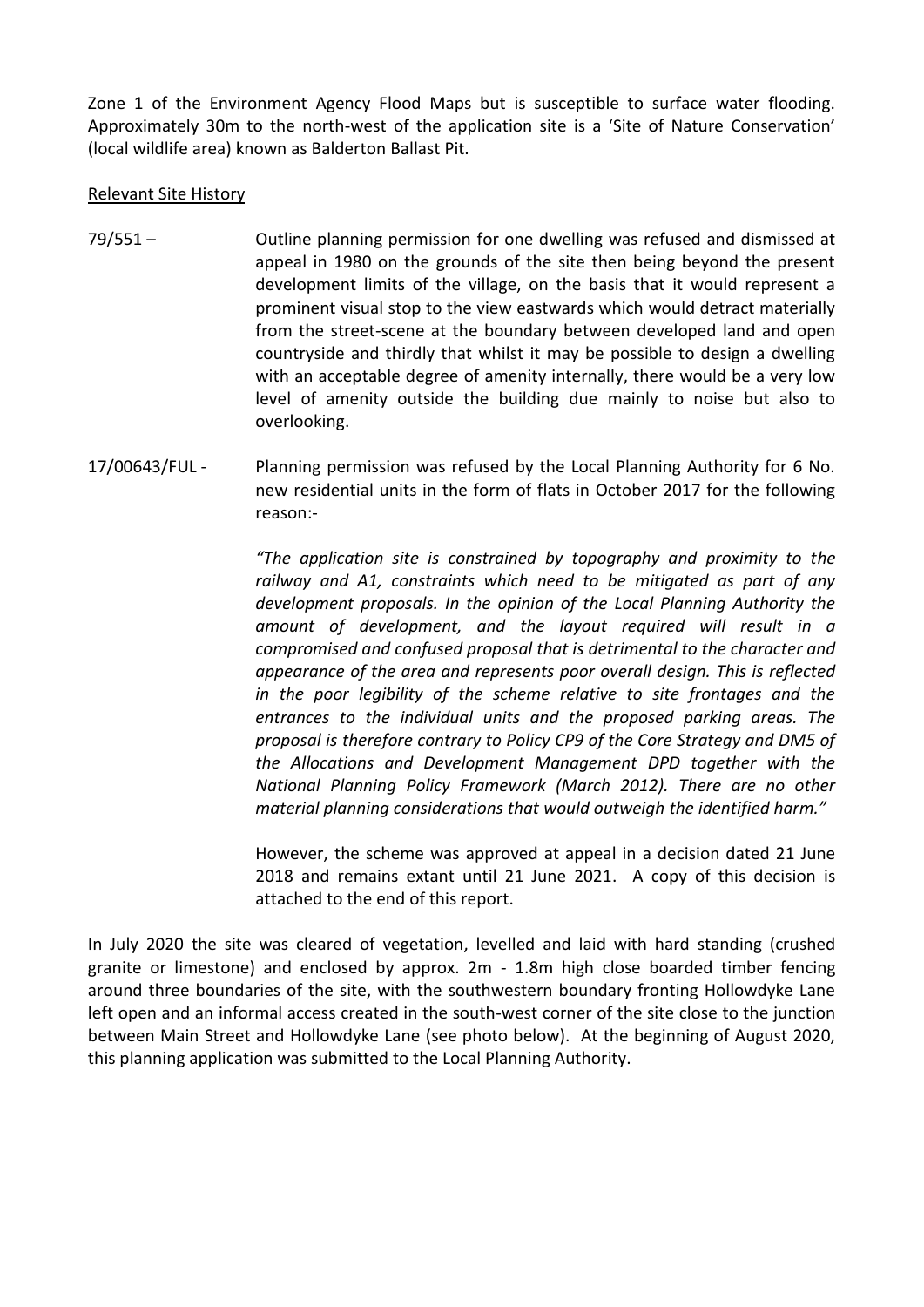

Photo taken 21.08.2020

During September 2020 it became apparent that caravans and other vehicles were moved onto the site for a brief limited period, however, more recently, the site has remained vacant and unoccupied.

## The Proposal

Full planning permission is sought on a permanent basis for the material change of use of the land for the stationing of two caravans (1 static and 1 tourer) for residential occupation to provide a single pitch Gypsy-Traveller site and the construction of a utility building. The submitted site layout plan shows a new vehicular access in the south-east corner of the site, the static mobile home positioned centrally on the site with the proposed utility building and tourer caravan at the north-eastern end of the site and two parking spaces. An area of amenity space is shown between the static mobile home and the boundary with Main Street. The vehicular access from Hollowdyke Lane is to be graded into the existing embankment and tarmacked up to the entrance gates which are recessed by 12m into the site. The submitted plan shows new fencing along the rest of the boundary with Hollowdyke Lane and new vegetation planting within the site along the Main Street and Hollowdyke Lane boundaries.

No precise details of either caravan has been submitted as they cannot be prescribed as they are often traded second hand but the tourer/camper van provides additional bedroom space required by the family. The utility building (providing bathroom, wc and laundry/dayroom area) measures 5m by 4m in footprint with a pitched roof measuring 3.56m to the ridge. It is to be constructed in brickwork, roof tiles and timber joinery with precise materials to reflect the locally and approved at a later date via condition. The agent has confirmed that the development is to be connected to main sewers. Electricity and water supplies have been installed on the site as well as three 10ft high street lights (one in 3 corners of the site). The accompanying submitted Planning Statement states that the crushed stone surface allows water to freely drain as a permeable sub-base, as recommended for use with SUDS (sustainable urban drainage systems) and confirms to the Ministry of Transport Specification Clause SHW 805. This is to provide low maintenance of the site as the occupiers will be absent for periods of time when they go travelling, as set out within the Planning Statement. It also states a concrete base will be laid for the mobile home and utility block and run off from these structures will be collected in large water butts for re-use on site (e.g. watering plants, cleaning vehicles and caravans).

There is off road parking and maneuvering space for at least 2 vehicles and room for the storage of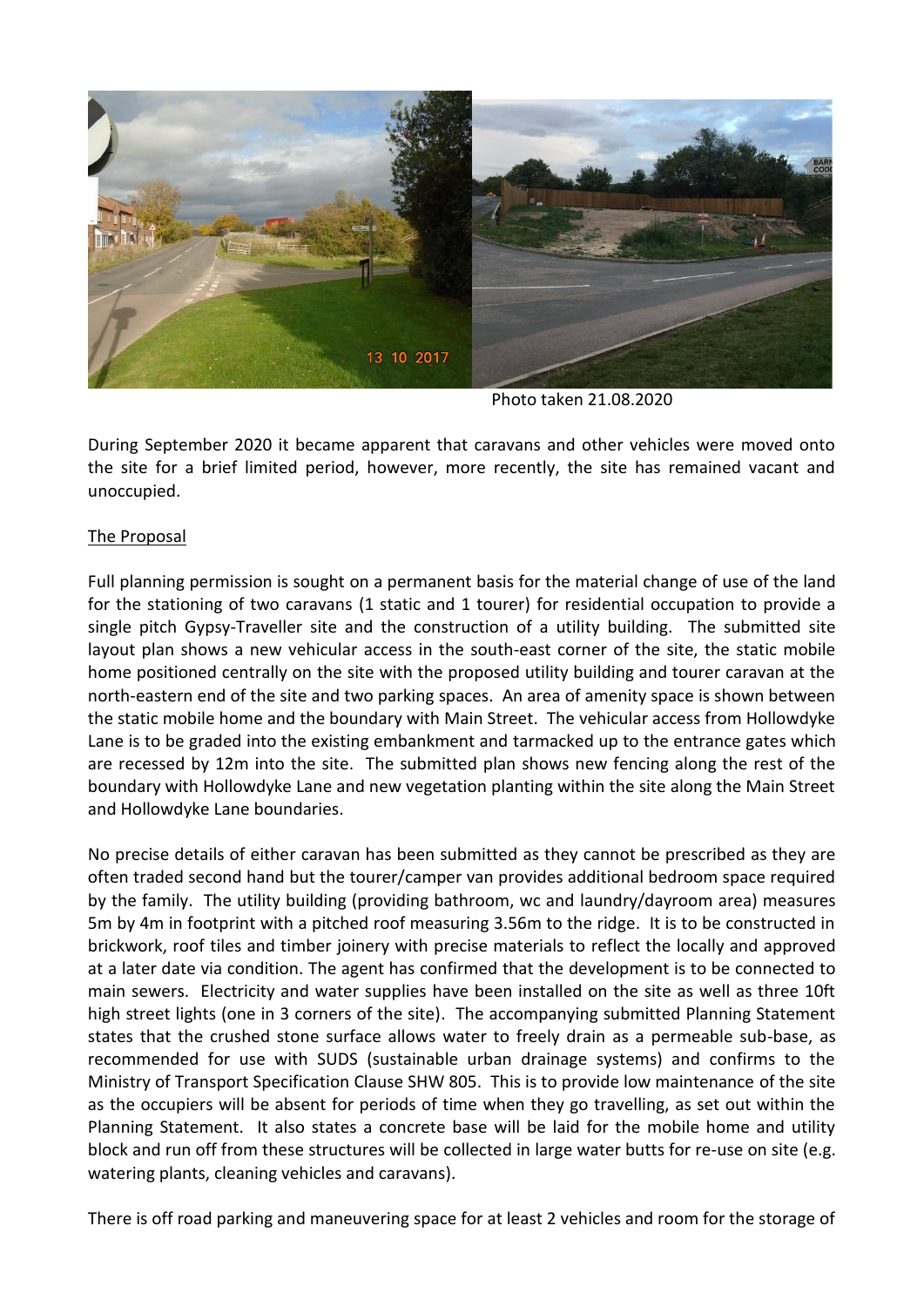refuse bins within the site, next to the site entrance.

According to the submitted Statement, the site would be enclosed with **1m** high timber fencing panels along the two road frontages (and not the 2m high fencing that currently exists at present), although there is no indication of when this change would occur. It states that this would then allow for the additional landscaping proposed within the site along these boundaries to be seen from the public realm. The 2m high fencing to the A1 and railway line boundaries would be retained for security purposes with entrance gates 2m high (no details have been submitted), recessed and opening inwards.

The supporting Statement states that no commercial use is proposed and the site would be occupied by persons who comply with the definition of Gypsy Traveller set out in the Planning Policy for Travellers Sites 2015. The applicant, Mr Doherty, is married with four children ranging from 3 to 15 years in age with another baby due before the end of the year. The applicant does landscaping work and in 2019 travelled to Sandy/Biggleswade, Stevenage, London, Rochester and Canterbury for work, stopping mostly on the roadside but also with relatives in London and Canterbury. The Statement goes on to state *"The family have been doubling up on an unauthorized site down Tolney Lane owned by Billy Bowers where they have lived for the last 7 months. With the serious flooding issues on Tolney Lane they do not wish to remain in this location. Prior to this they stopped with family on a Traveller site owned by Mr Doherty's parents at Radcliffe on Trent in Rushcliffe. The site was overcrowded as it was shared with the extended family."* In addition, one of the children has serious health issues. The Statement concludes that the family have need of a settled base with access to proper facilities to ensure their wellbeing and to provide social distancing from others, which has not been possible on shared/unauthorized sites.

The submission relies on the noise survey conducted for the 2017 appeal decision as, according to the Planning Statement, it is not possible to carry out any more up-to-date studies at present due to the effect of Covid 19 lockdown on traffic levels on main roads. It states there is no reason to believe the conditions will be any different than in 2017. In response to concerns regarding noise levels on the site, the agent states that the applicant has purchased the site in full knowledge of the background noise levels and it does not trouble them. The applicant lived on site for 2 months during the summer and report no difficulty sleeping. The agent reports the applicants have lived most of their lives in noisy environments and with generator noise and that their homeless situation is a far more pressing concern.

The agent has also made comment on the Council's recently published Gypsy and Traveller Accommodation Assessment (GTAA), which has confirmed that there is a significant immediate and unmet need for more pitches up to 2033 but more importantly the need identified is front loaded and immediate with a need for 77 pitches between 2019 and 2024. The agent states that this is a huge figure for any single local authority in England and this level of need must weigh very strongly in support of any application for new sites and reflects a clear policy failure to address this issue. The GTAA has not been examined and the agent concludes that the study is very likely to underestimate need in this district and should be treated as a minimum figure.

### The Submission

- Application Form;
- Location Plan Drawing No: Plan 1
- Proposed Site Layout Drawing No: Plan 2 Rev A;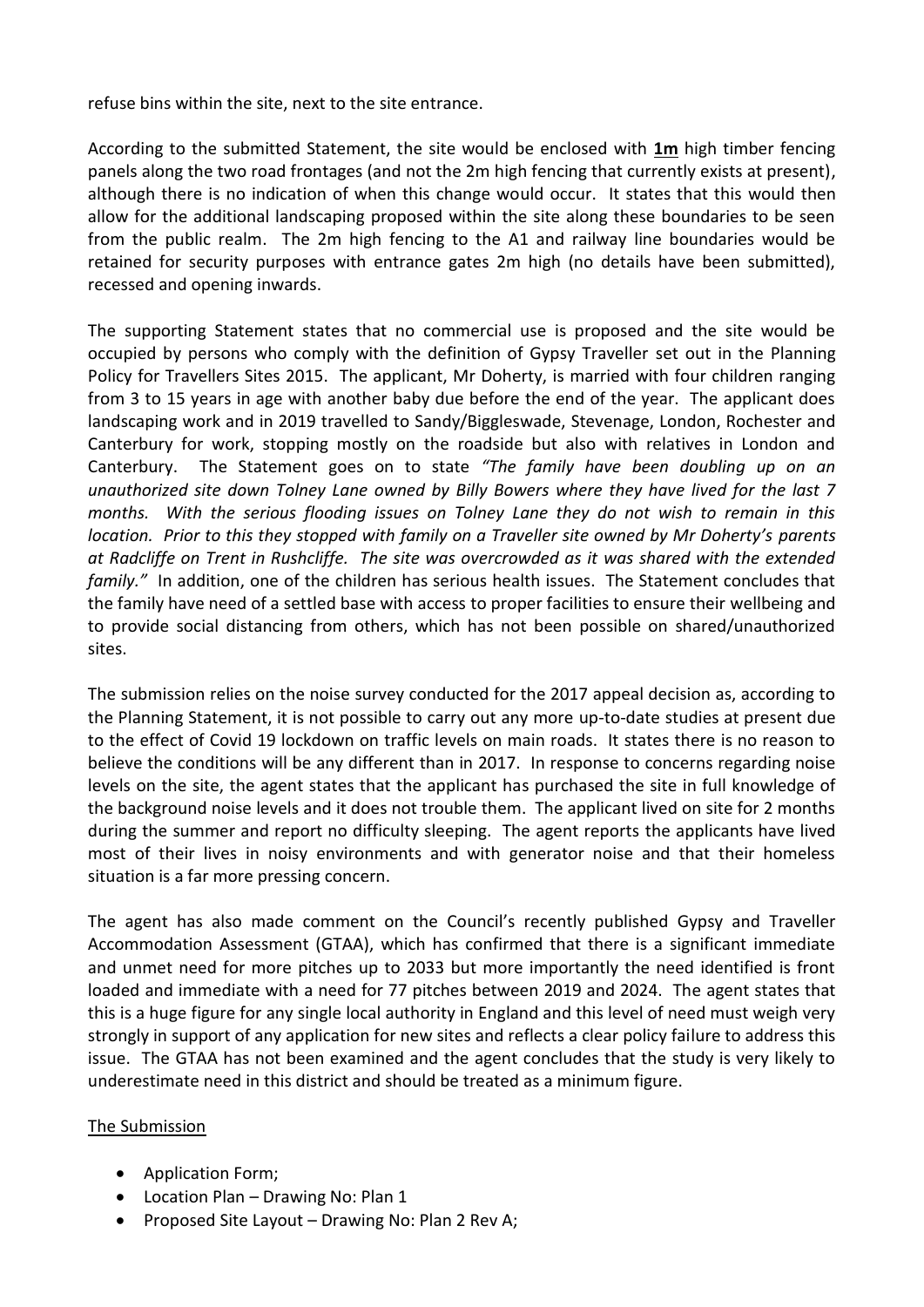- Proposed Utility Block;
- Planning Statement Letter dated 28.07.2020 from Agent;
- Photograph of street light:
- Agent letter dated 20.10.2020.

### Departure/Public Advertisement Procedure

Occupiers of nine properties have been individually notified by letter and a site notice has also been displayed near to the site.

### **Planning Policy Framework**

## **The Development Plan**

# **Newark and Sherwood Amended Core Strategy DPD (adopted March 2019)**

Spatial Policy 1 – Settlement Hierarchy Spatial Policy 2 – Spatial Distribution of Growth Spatial Policy 7 - Sustainable Transport Core Policy 4 – New Pitch Provision Core Policy 5 – Criteria for Considering Sites for Gypsy & Travellers and Travelling Showpeople Core Policy 9 – Sustainable Design Core Policy 10 – Climate Change Core Policy 12 – Biodiversity and Green Infrastructure NAP1 – Newark Urban Area

# **Allocations & Development Management DPD (adopted July 2013)**

Policy DM1 – Development within Settlements central to delivering the Spatial Strategy Policy DM5 – Design Policy DM7 – Biodiversity and Green Infrastructure Policy DM12 – Presumption in Favour of Sustainable Development

### Other Material Planning Considerations

- National Planning Policy Framework (NPPF) March 2019
- Planning Practice Guidance, on-line facility
- GTAA, Feb 2020
- The Equality Act 2010
- Human Rights Act 1998
- The Written Ministerial Statement of December 2015 relating to intentional unauthorised development
- Planning Policy for Traveller Sites (PPTS) 2015

When determining planning applications for traveller sites, this policy states that planning permission must be determined in accordance with the Development Plan unless material considerations indicate otherwise. The Government's overarching aim is to ensure fair and equal treatment for travellers, in a way that facilities their traditional and nomadic way of life while respecting the interests of the settled community.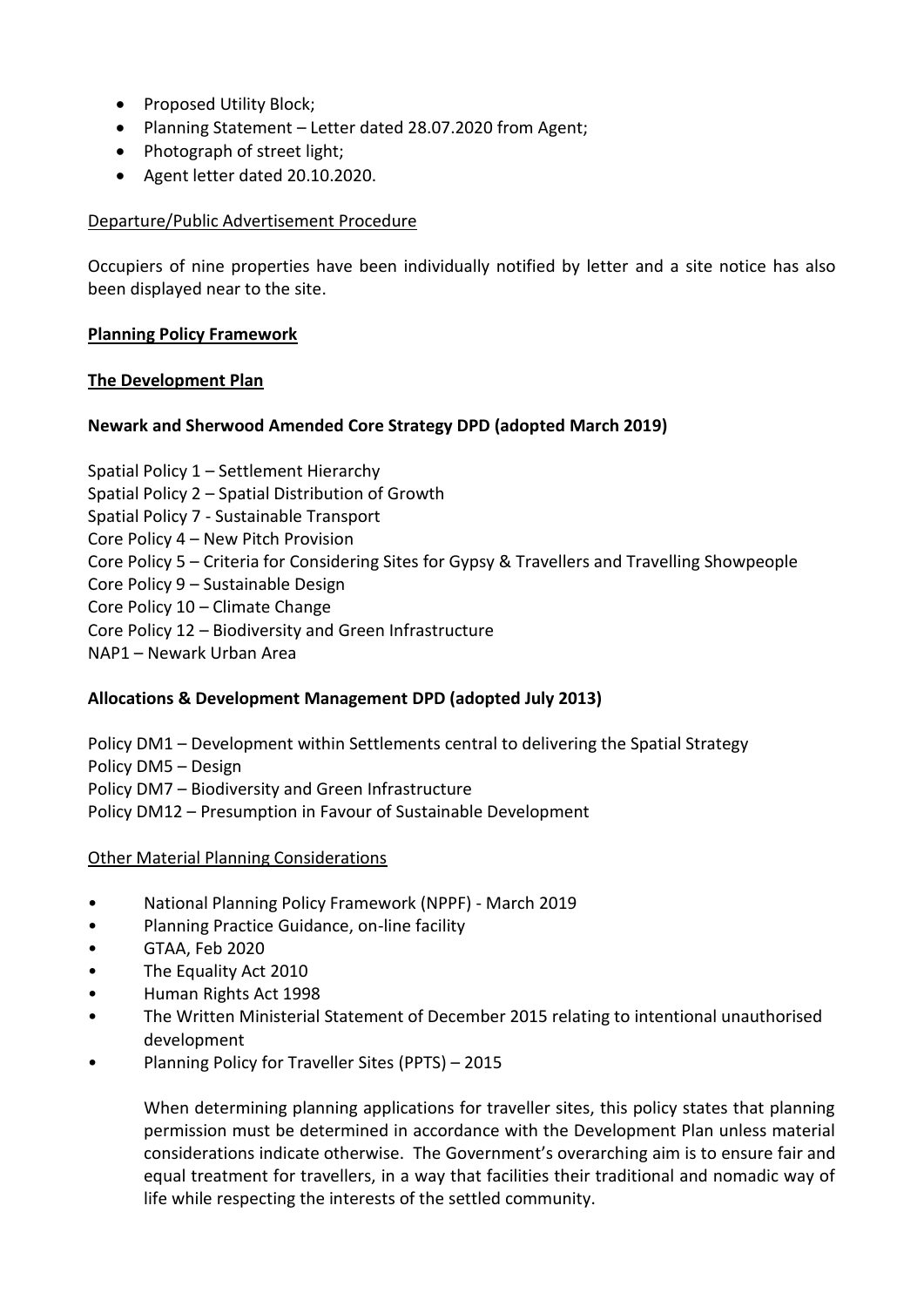Applications should be assessed and determined in accordance with the presumption in favour of sustainable development and the application of specific policies within the NPPF and this document (Planning Policy for Traveller Sites).

This document states that the following issues should be considered, amongst other relevant matters:

- Existing level of local provision and need for sites;
- The availability (or lack) of alternative accommodation for the applicants;
- Other personal circumstances of the applicant;
- Locally specific criteria used to guide allocation of sites in plans should be used to assess applications that come forward on unallocated sites;
- Applications should be determined for sites from any travellers and not just those with local connections.

Weight should also be attached to:

- a) Effective use of previously developed (Brownfield), untidy or derelict land;
- b) Sites being well planned or soft landscaped in such a way as to positively enhance the environment and increase its openness;
- c) Promoting opportunities for healthy lifestyles, such as ensuring adequate landscaping and play areas for children;
- d) Not enclosing a site with so much hard landscaping, high walls or fences, that the impression may be given that the site and its occupants are deliberately isolated from the rest of the community.

If a LPA cannot demonstrate an up-to-date 5 year supply of deliverable sites, this should be a significant material consideration in any subsequent planning decision when considering applications for the grant of temporary planning permission. There is no presumption that a temporary grant of planning permission should be granted permanently.

Annex 1 provides a definition of "gypsies and travellers" **and states:-**

**Persons of nomadic habit of life whatever their race or origin, including such persons who on grounds of their own or their family's or dependents' educational or health needs or old age have ceased to travel temporarily, but excluding members of an organized group of travelling showpeople or circus people travelling together as such."**

### Consultations

**Balderton Parish Council –** Members object to the application on highway grounds. The entrance to the site is very hazardous with little room to run into Hollowdyke Lane when travelling from an easterly direction. Main Street is effectively a single track road in that vicinity owing to the parked vehicles form adjacent dwellings. Their comments also provide a list of queries and questions relating to the details of the scheme.

**Barnby in the Willows Parish Council –** object to the proposals for the following reasons:

- 1) Location the site is a dangerous location with poor visibility and issues with speeding giving the potential for accidents due to increased activity and lack of visitor parking;
- 2) Traffic flow increase use of village for cut through to A17, speeding issue and fly tipping;
- 3) Character not in keeping with the character or the surrounding area and traffic will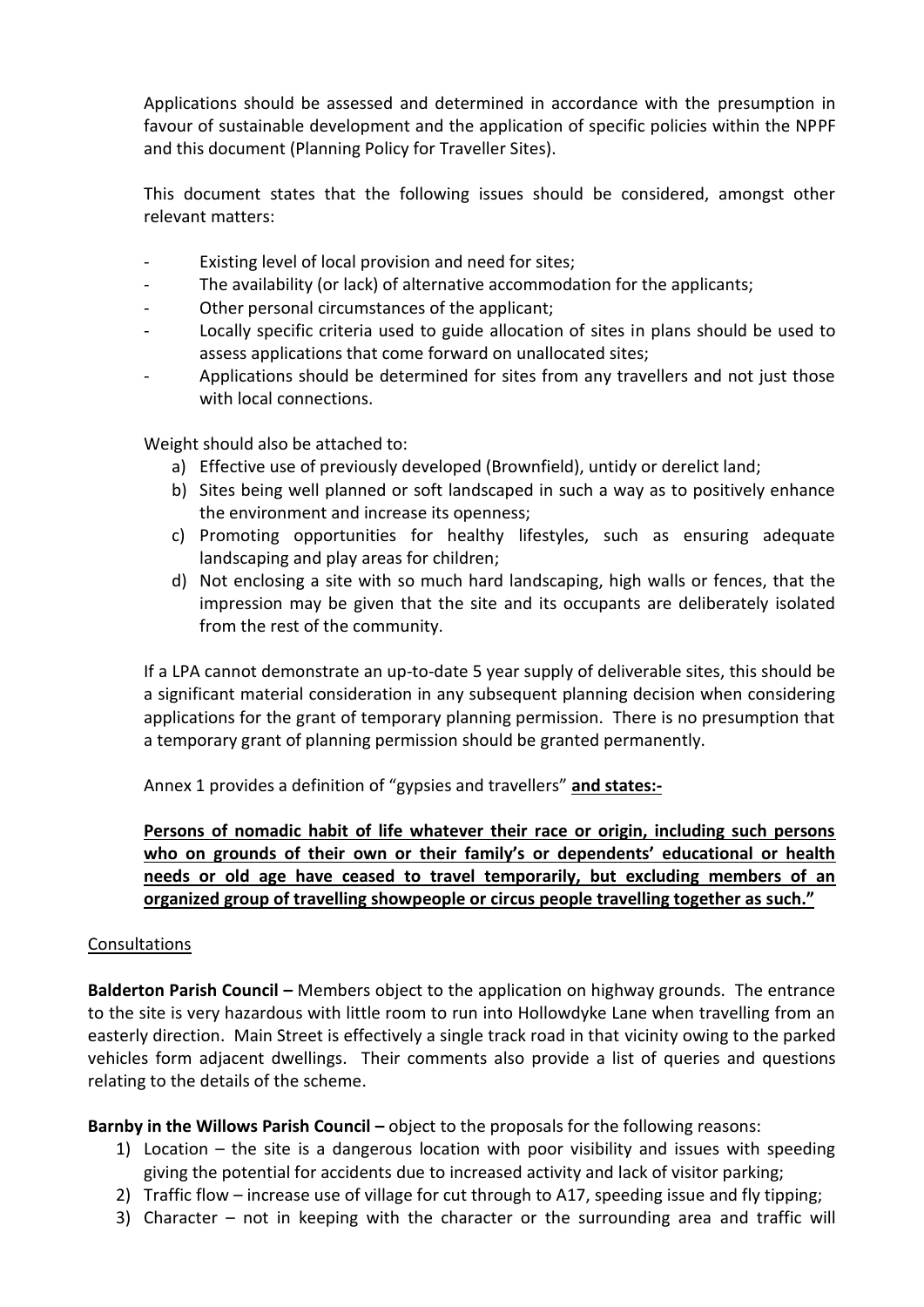increase;

- 4) Process works should not have been started prior to permission being granted and many residents have not been consulted;
- 5) Details concern about no caravans and no of residents that would occupy site; and
- 6) Drainage connection to mains sewer yet a septic tank appears to have been installed.

**NCC – Highway Authority – "**The principle of residential development on this piece of land was established by the appeal decision. This proposal is less intense than the previous approval and offers a vehicular access in the same position as the one approved. The site has no footway link, to make it safe and encourage pedestrian activity to/from the site, a 2m wide footway should be provided along the site frontage to the west of the access (approx. 12m), a further 2m footway should be provided on the other side of Hollowdyke Lane to link up with the footway on Main Street. Should these matters be resolved there would be no reason to offer a highway objection, subject to the following conditions:- 1) details of access width, position, radii and construction to be submitted and approved; 2) access to be surfaced in a bound material; 3) parking/turning to be provided and retained; 4) scheme to provide two new footways either side of Hollowdyke Lane; 5) scheme to prevent surface water discharging onto public highway

**Highways England –** No objection, the proposal will have no detrimental effect on the nearby Strategic Road Network (SRN), namely the A1.

**Network Rail –** No objection in principle to the development, but sets out requirements which must be met, especially with the close proximity to the development of an electrified railway. They advise that in particular that drainage and method statements should be the subject of conditions, the reasons for which can include the safety, operational needs and integrity of the railway. All other matters can be dealt with through informatives attached to the decision notice.

**NSDC, Policy –** No objection in principle, within the urban boundary in a sustainable location and not at risk from flooding and needs to be assessed against the criteria of Core Policy 5. In line with the requirements of Core Policy 4 in the Amended Core Strategy, a new Gypsy and Traveller Accommodation Assessment (GTAA) has been prepared, whilst currently untested, it is considered to be robust and identifies a requirement of some 118 pitches up to 2033, which will be met as part of the Amended Allocations and Development Management DPD and the granting of consent for appropriate development. Presently however the Council is unable to demonstrate a five year land supply, as required through national policy.

Where proposals will contribute towards the meeting of that need, and assist in establishing a five year land supply then those factors should weigh heavily in favour of the granting of consent. Through the information provided in support of the application there is no reason to question the status of the intended occupants, in terms of the definition for planning purposes. Notwithstanding this the pitch requirements identified through the new GTAA are driven by locally identifiable need. Consequently proposals to satisfy accommodation requirements which have resulted from in-migration, post the August 2019 baseline for the assessment, should be seen as reflecting windfall need. The assessment is clear in recommending that this additional need should not be assessed against the levels of need identified in the GTAA, or contribute towards supply to meet this need. Based on the information provided, the intended occupants do not form a component of the need identified through the GTAA. The proposal should therefore be treated as windfall and assessed on its merits.

**NSDC, Environmental Health – Comments received 07.09.2020** – Taking into account the noise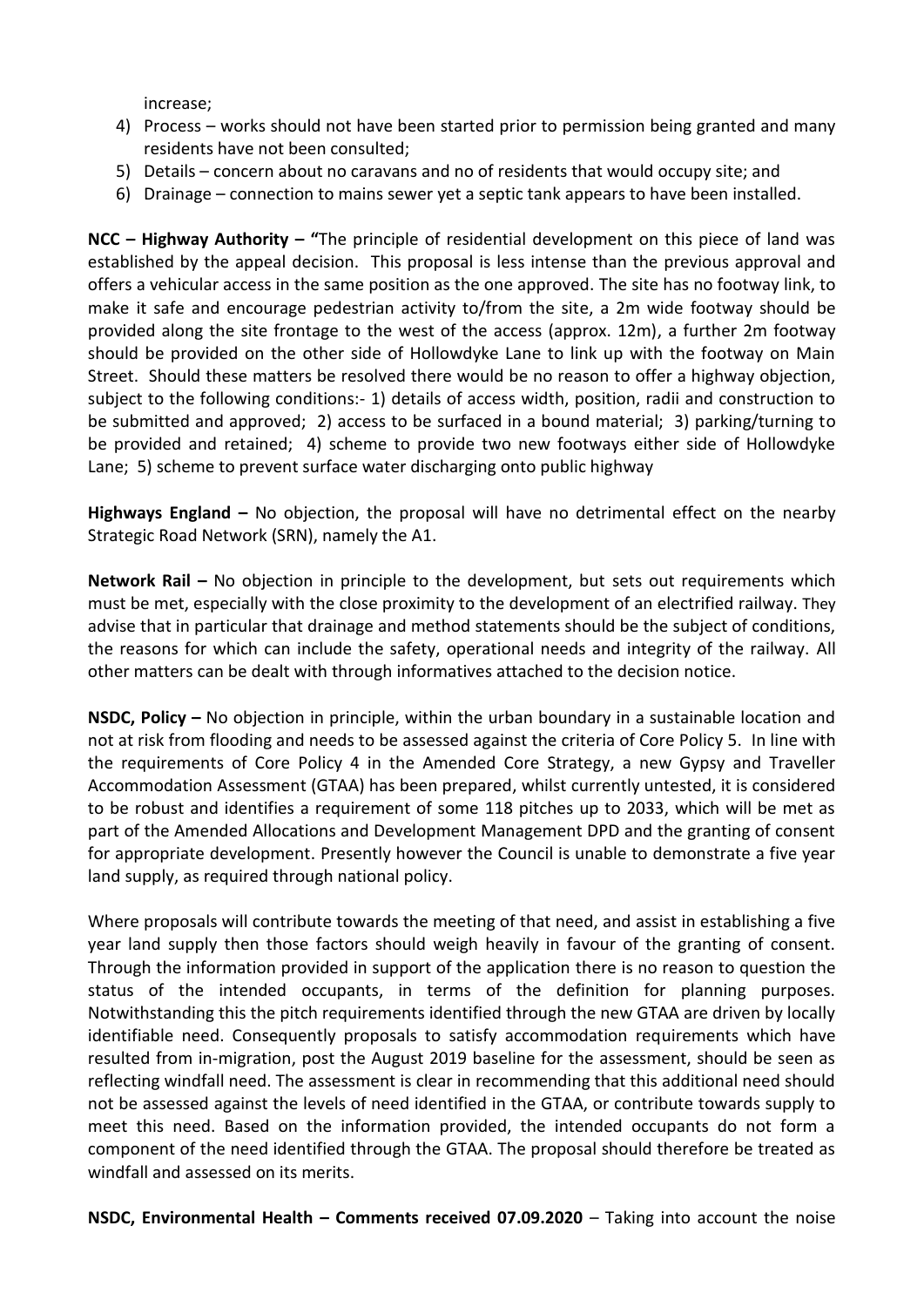levels within the report, the lack of additional acoustic controls due to the raised height of the A1 and the multiple impacts, such as sleep disturbance effects, cardiovascular and psychophysiological effects and mental health effects associated with such high levels identified by the World Health Organisation, it may be difficult to support the application.

# **Representations have been received from 57 local residents/third parties which are summarized below, (in addition 10 anonymous letters have been received):-**

# Highway safety

- On a dangerous corner, with blind spot;
- New fence obstructs visibility even more;
- There have been several accidents;
- Will result in increase traffic congestion;
- Will increase parking on roads and on street parking on Main Street already reduces the width of road to single carriageway, causing danger;
- Cars exceed the 30mph speed limit when coming over railway bridge on Main Street;
- Opposite Hollowdyke Lane is a staggered junction that is also dangerous;
- Access into and out of site is very steep and access will be more difficult with large vehicles pulling large caravans;
- No parking for visitors provided insufficient size of site for all the vehicles;
- Cyclists and walkers use Hollowdyke Lane (which has no footpaths) who will all be at greater risk from the increased traffic from the use;
- Once new residential development at Fernwood and south of Newark and the closure of Barnby Road level crossing to vehicle traffic will significantly increase traffic in the area;
- The site is not safe for caravans being so close but at a lower level that the adjacent A1;
- Any accident on the A1 has the potential to leave the carriageway and enter the caravan site from above;
- The access on the site has moved to the corner and is not in accordance with the submitted plan;
- There are no pedestrian footpaths on Main Street, which is dangerous;
- Children and animals playing on the site with balls etc. could end up on the A1 or railway line causing danger;
- Totally unsuitable use next to the A1 and the railway line.

# Visual Amenities

- A caravan site is unsightly in this location and out of place;
- The character of the area would be ruined along with the historic village and Conservation Area;
- It is squeezed onto a very tight site;
- Concerns regarding increased litter;
- The 'stockade' type fencing is an eyesore.

# Residential Amenities

- The proposed use is too close to existing dwellings and will result in increased noise, loss of privacy, light pollution and poor outlook onto the site and its boundary treatment;
- No front elevation of the site has been provided which is needed to assess the aesthetics of the site;
- The site is opposite a sheltered housing unit that assists independent living to residents with learning difficulties;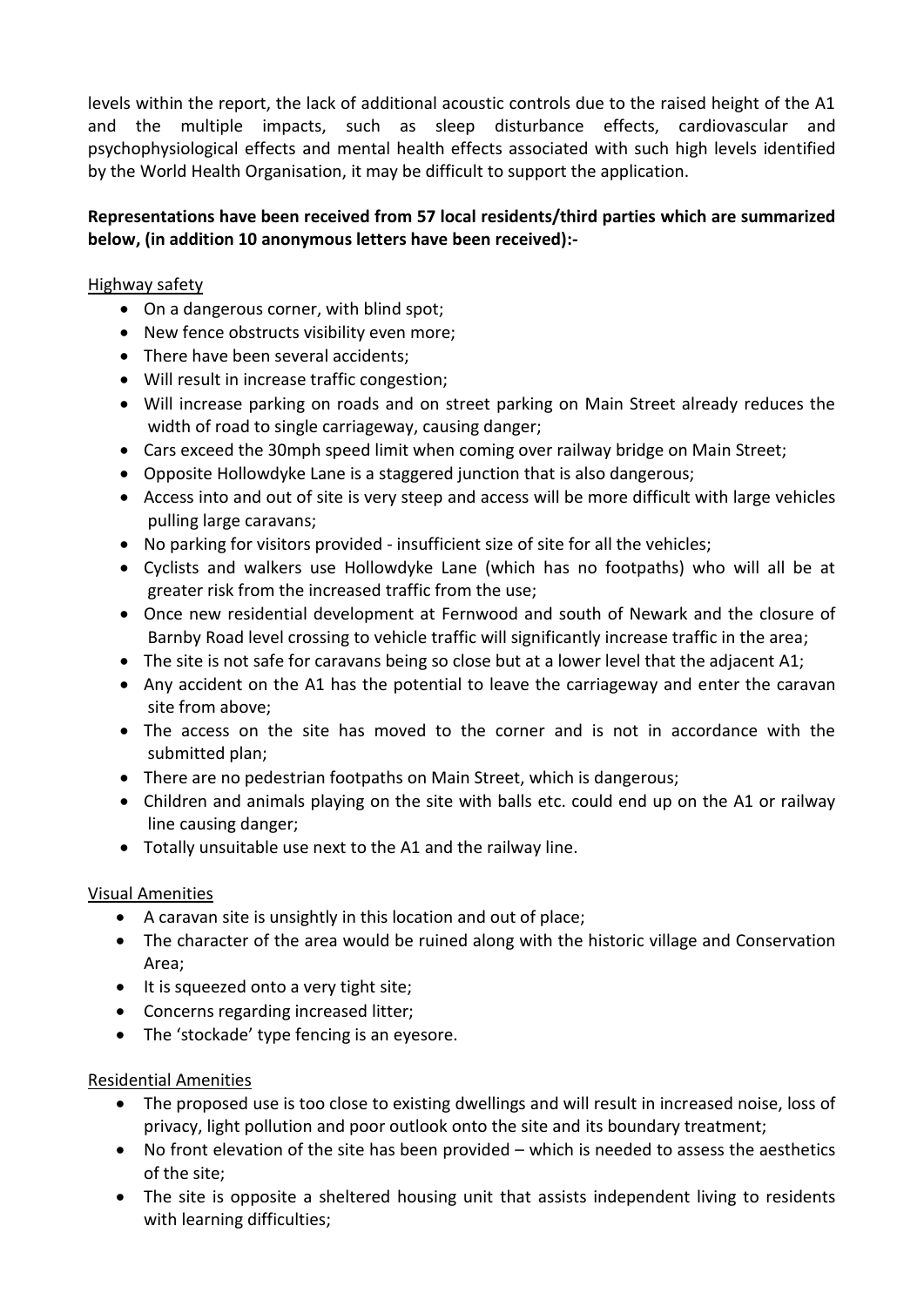- High noise and pollution from A1 and railway line for residents on the site;
- Triple glazing cannot be used successfully within caravans;
- Concern that site will be used to run businesses.

## Other matters

- Retrospective application shows disregard for planning regulations;
- Expecting to see approved flats to be built out on the site, which would be more suitable and provide much needed affordable housing;
- Concerns that grassed areas on the other side of the A1 will be used in a similar way without permission;
- There is no need for another traveller site there are plenty on Tolney Lane and the new site at Newark Road, Ollerton;
- The proposal will put a strain on local facilities, such as schools and doctors, that are already stretched;
- NSDC should compulsory purchase the site and give it over to a recreation area or car park for terrace of properties opposite the site to reduce on street parking to make Main Street safe;
- Ground levels have been raised;
- If a septic tank has been installed, it will be a health hazard and how is it going to be emptied with restricted access?
- The submitted plans are poor with a lack of measurements and scale;
- There has been a lack of notification of the application;
- The application will adversely affect the value of properties;
- Concern over the use of LPG and health and safety;
- Has the Council already made up its mind on this proposal?

# Comments of the Business Manager

# Principle of Development

Section 38(6) of the Planning and Compulsory Purchase Act 2004 state that planning applications shall be determined in accordance with the development plan unless material considerations indicate otherwise, this is consistent with Paragraph 14 of the NPPF.

The District Council, as Local Planning Authority, has a duty to provide sites on which Gypsy and Travellers can live. In line with the requirements of Core Policy 4 in the Amended Core Strategy, a new Gypsy and Traveller Accommodation Assessment (GTAA) has been prepared which seeks to quantify the level of need within the District. Whilst this is yet to be tested at examination, the assessment is based on survey derived information and corresponds with current best practice. Accordingly it is considered that this provides a robust understanding of gypsy and traveller need over the plan period. Requirements for those who meet the gypsy and traveller definition for planning purposes (as set out in Annex 1 of the Planning Policy for Traveller Sites) equates to some 118 pitches, up to 2033. This represents a significant unmet need. Provision to meet this need will be made as part of the production of the Amended Allocations & Development Management DPD, which is currently underway which will seek the allocation of specific sites, as well as through the granting of consent for appropriate development. Presently however the Council is unable to identify any other sites that are currently available or deliverable for Gypsy and Travellers and in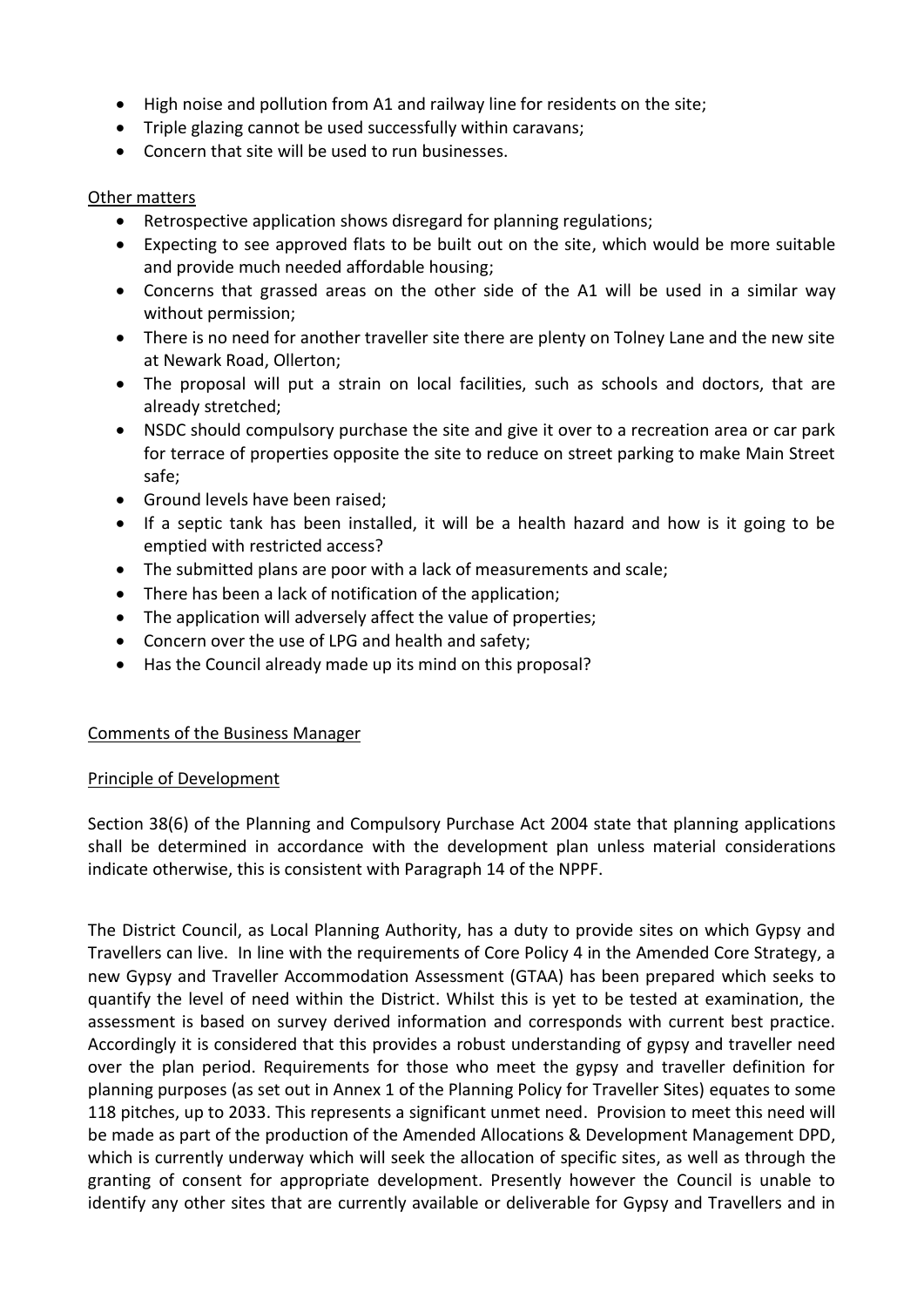addition is unable to demonstrate a five year land supply, as required through national policy (PPTS).

Where proposals will contribute towards the meeting of that need, and assist in establishing a five year land supply then those factors should weigh heavily in favour of the granting of consent. However, that is not the case in this particular instance. Through the information provided in support of the application there is no reason to question the gypsy and traveller status of the applicants for this site, in terms of the definition for planning purposes. Notwithstanding this, the pitch requirements identified through the new GTAA are driven by locally identifiable need. Consequently proposals to satisfy accommodation requirements which have resulted from inmigration, post the August 2019 baseline for the assessment, should be seen as reflecting windfall need. The assessment is clear in recommending that this additional need should not be assessed against the levels of need identified in the GTAA, or contribute towards supply to meet this need. Based on the information provided, the intended occupants do not form a component of the need identified through the GTAA (as they were not local to Newark and Sherwood when the surveys were being undertaken and so were not included within the quantum of local need identified at that time). The proposal should therefore be treated as windfall and assessed on its merits. However, the PPTS states in paragraph 27 that if a Local Planning Authority cannot demonstrate an up-to-date 5 year supply of deliverable sites, this should be a **significant** [my emphasis] material consideration in any subsequent planning decision when considering applications for the grant of temporary planning permission.

The application site is located within the defined Urban Boundary for the Newark Urban Area as set out in the Allocations and Development Management DPD, where the principle of development is acceptable – bearing in mind the approach provided by Policy DM12 for a presumption in favour of sustainable development. In addition to this, Core Policy 4 states that future pitch provision will be provided in line with the Council's Spatial Strategy with the focus of the Council's efforts to seek to secure additional provision in and around Newark Urban Area.

Beyond this, Core Policy 5 sets out a range of criteria, which proposals reflecting unexpected demand, such as this, would need to satisfy. The overall aims of this policy are identified as reducing the need for long distance travelling and possible environmental damage caused by unauthorized encampments and the contribution that live/work mixed use sites make to achieving sustainable development. Given its highly sustainable location within the Newark Urban Area, this site leaves the proposal well-placed to satisfy these overarching aims as well as the second criteria of CP5 that requires consideration of reasonable access to essential services (mains water, electricity, drainage and sanitation) and basic everyday community services and facilities – including education, health, shopping and transport.

In summary, whilst the District has a significant unmet need for Gypsy and Traveller pitches, this application would not be counted in meeting any of this locally identified need, as the applicants have moved into the area and would not have been counted within the GTAA survey work. However, this identified need does not represent a maximum figure and it must be recognized that there will always be the need to consider the merits of proposals for additional pitches beyond this, such as this proposal. So whilst less positive weighting can be given in this case to meeting the significant unmet need, it is also acknowledged that the District cannot provide a 5 year supply of deliverable sites and this is a material consideration that needs to be afforded significant weight in the consideration of granting a temporary permission, in accordance with the policy guidance within the PPTS.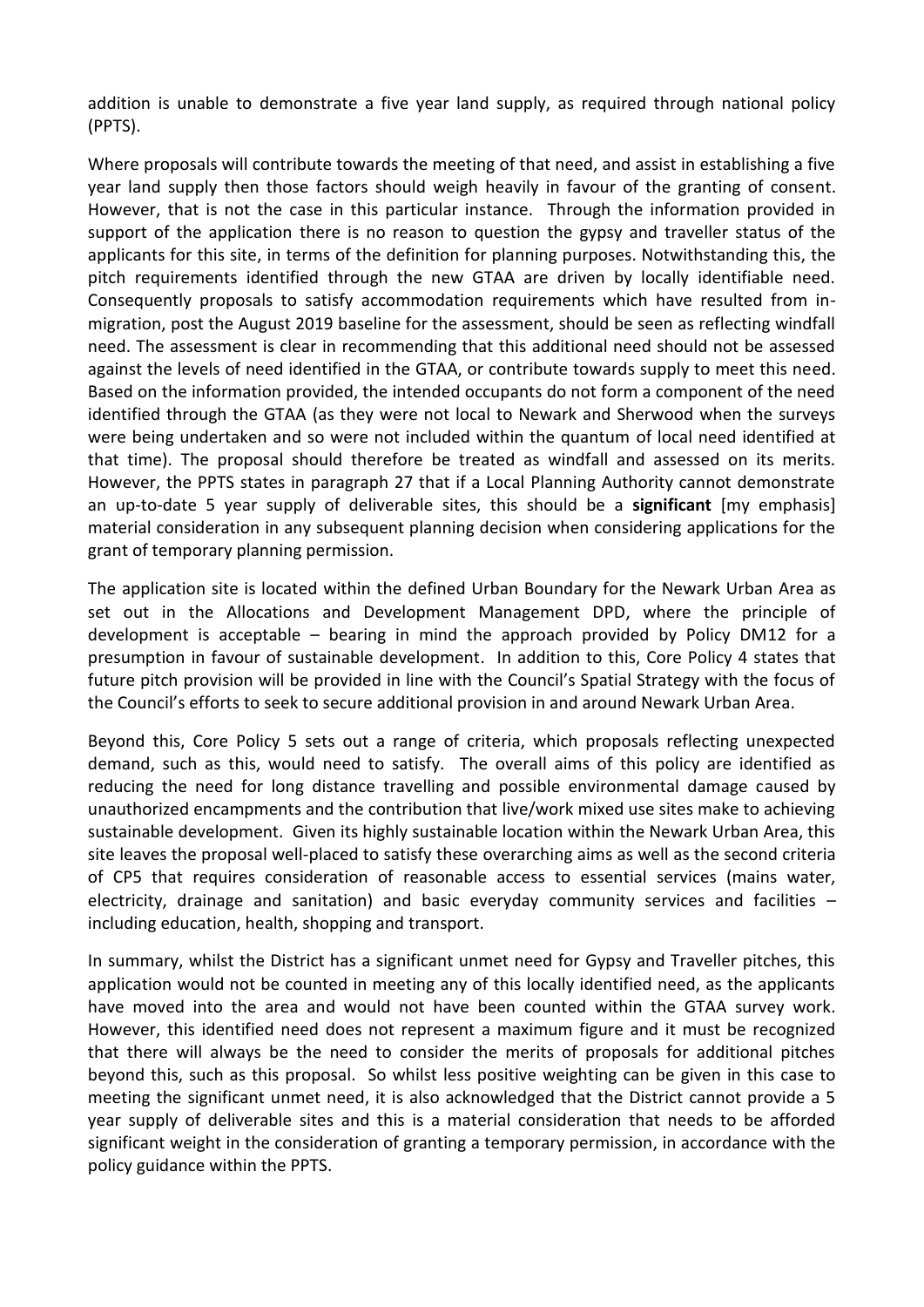The principle of this use in this location is therefore considered to be acceptable and the remainder of the criteria set out within Core Policy 5, which are more site specific, are set out and considered below.

### Impact on the character and appearance of the area, heritage assets and ecology

The first criteria of Core Policy 5 states that the site would not lead to the unacceptable loss, or significant adverse impact on the landscape character and value, important heritage assets and their settings, nature conservation and biodiversity sites. The fifth criteria of CP5 seeks that the site is capable of being designed to ensure that appropriate landscaping and planting would provide and maintain visual amenity.

Prior to the recent works being carried out, the site was a small, overgrown, grassed paddock. Although it was open, green surfaced and more rural in character, it was very enclosed and cut off from the open countryside beyond by the significant transport infrastructure features of the A1, the railway line and the railway line bridge on Main Street. As such, although prominent in the streetscene being somewhat elevated and located on a sweeping road junction, it contributed little positive impact on the area and had limited landscape character and value in its previous form. Furthermore in considering the impact on the loss of the paddock, significant weight must also be afforded to the fact that there is an extant permission on the site for a development of 6 flats, which would also result in the loss of this open, green character and introduce a substantial level of built development in the form of a two-storey building comprising 6 no. 1-bed affordable apartments served by substantial hard surfaced parking areas.

In terms of designated heritage assets, the nearest one to the application site is the boundary of Balderton Conservation Area which is located approx. 260m to the west along Main Street. It is clear from the comments received from third parties that the historic environment within the Conservation Area is valued and of great worth to local residents and concerns have been raised that the appearance of the proposed site would be out of keeping and detrimental to the character of the area. Whilst the concerns raised have been taken into account, it is considered that the distance between the application site and the boundary of the Conservation Area, would be sufficient to adequately protect the setting of the Conservation Area from harm.

It is very disappointing that this application has been submitted part retrospectively because it now makes it impossible to be able to assess any biodiversity impacts. It is fortunate however, that a Phase I Habitat Survey was submitted with the previous planning application on the site in 2017 which although now strictly out of date, does provide information from 3 years ago before the current works were undertaken. The report identified that the only favourable biodiversity feature on the site was the hedgerow on the eastern and southern boundaries of the site which offered potential opportunities for foraging bats and nesting and foraging birds. As such it recommended most of this hedgerow be retained but where some had to be removed to provide access, that it be compensated for by new hedgerow planting in a native species. Unfortunately all of this hedgerow has been removed from the site. The previous scheme sought biodiversity enhancements by conditioning that additional bird and bat boxes be provided on the site. Whilst it is highly disappointing that unauthorised works have occurred on the site with complete disregard for ecology, in order to find a pragmatic way forward, should planning permission be granted, it is considered reasonable to impose the same condition to require what were originally considered as enhancements; but now represent mitigation to harm that has already occurred on the site. The proposed development does include new hedgerow planting around the two most prominent boundaries of the site, and whilst it would take a while to establish itself, it would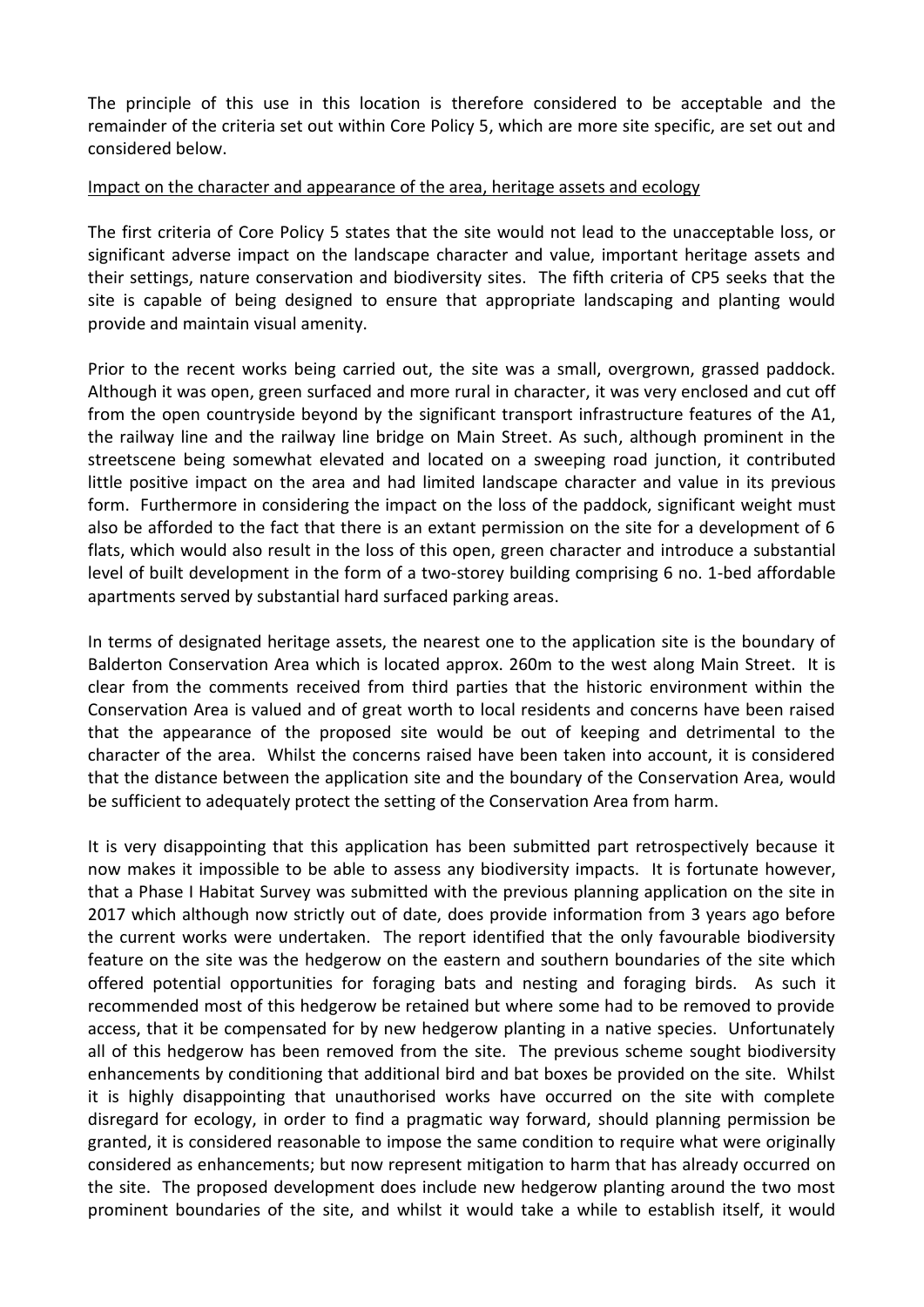provide the opportunity for some mitigation. This new planting would also provide a softening to the reduced height timber fencing that whilst not ideal would represent a natural feature and allow greater visual permeability perhaps between the site and the public realm as opposed to the existing high solid and fortified appearance.

Overall, the current scheme represents a single storey scaled development of two caravans and one utility building, as opposed to the extant two storey building measuring 29m long by 7.8m high. No information has been submitted regarding the materials to be used for the proposed utility building so if any permission were to be granted, this would need to be controlled through condition. The proposed access gate would be a 2m high close boarded timber fence, which because it is would be set back into the site in a less prominent location, is considered to be acceptable subject to its appearance and finish, which could be conditioned. The general impact on the visual amenities of the area and streetscene is found on balance to be acceptable but this is predicated on the confirmation within the application submission that the current 1.8m high fencing along the Main Street and Hollowdyke Lane frontages would be reduced down to a max of 1m height and new hedgerow planting would be planted along the inside of the fence to soften the appearance of the site. Should the application be viewed favourably, in order to protect the visual amenities of the area it would be important to condition that this physical alteration would be carried out within a limited timescale.

To conclude, whilst some harm has been identified to biodiversity from the unauthorized commencement of development on the site, it is considered that mitigation could be provided and for the reason outlined, it is not considered that any harm would extend to the setting of Balderton Conservation Area and it would be difficult to sustain unacceptable detriment to the landscape character and value of the area or the general streetscene, subject to the imposition of appropriate conditions. This criteria of CP5 is therefore considered to be met.

### Impact on residential amenity

The fourth criteria of Core Policy 5 states that the site would offer a suitable level of residential amenity to any proposed occupiers, including consideration of public health, and not have an unacceptable adverse impact on the amenity of nearby residents particularly in rural and semirural settings where development is restricted overall.

Paragraph 127(f) of the Framework states that planning decisions should create places that promote health and well-being with a high standard of amenity for existing and future users.

The NPPF goes on in paragraph 170 "Planning policies and decisions should contribute to and enhance the natural and local environment by:…e) preventing new and existing development from contributing to, being put at unacceptable risk from, or being adversely affected by, unacceptable levels of soil, air, water or noise pollution or land instability".

Paragraph 180 of the Framework states that "Planning policies and decisions should also ensure that new development is appropriate for its location taking into account the likely effects (including cumulative effects) of pollution on health, living conditions and the natural environment, as well as the potential sensitivity of the site or the wider area to impacts that could arise from the development. In doing so they should: a) mitigate and reduce to a minimum potential adverse impacts resulting from noise from new development – and avoid noise giving rise to significant adverse impacts on health and the quality of life…"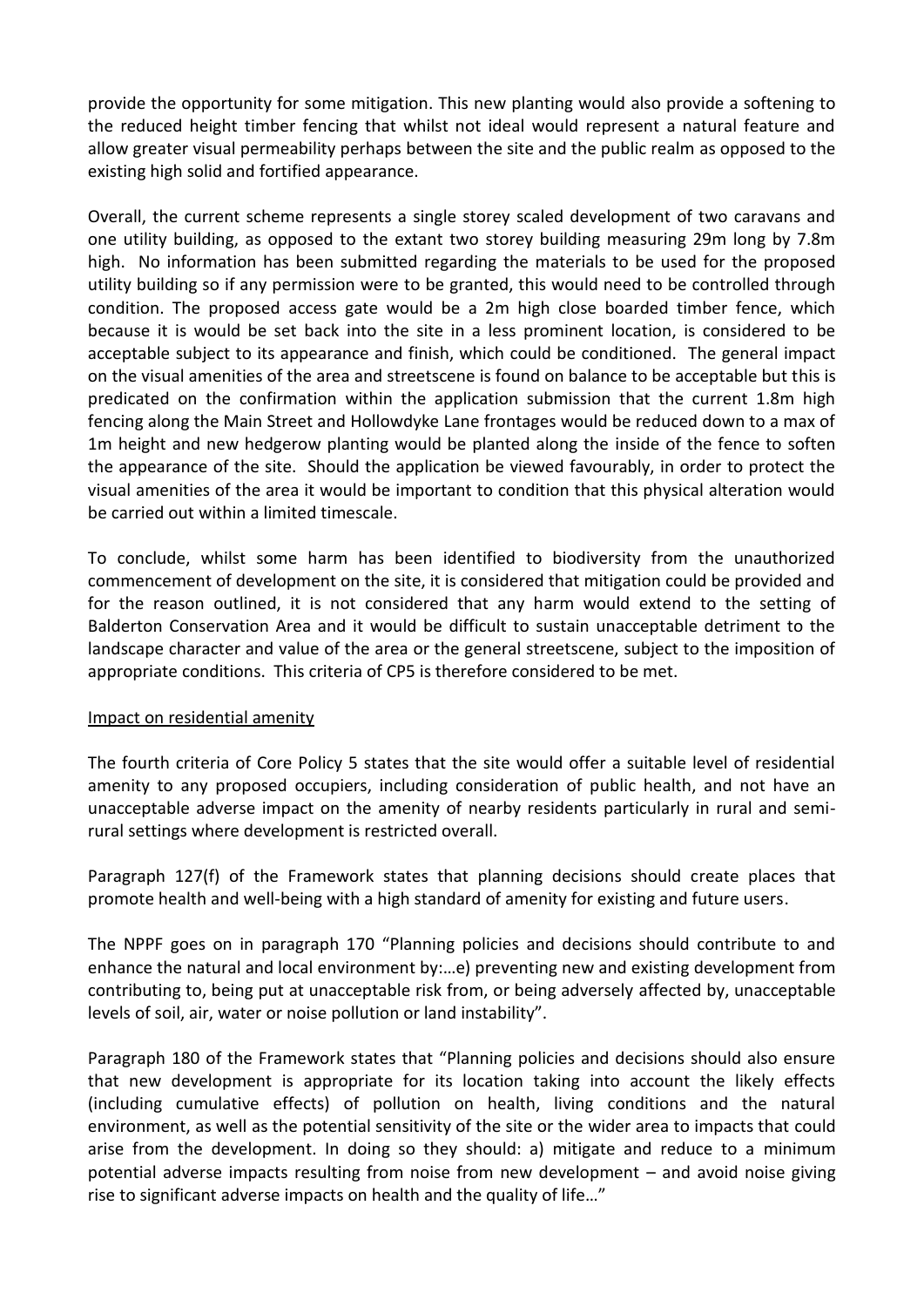The CP5 also goes on to advise on general guidelines for pitch sizes. A pitch that is a permanent site and self-contained, the policy advises the pitch should be approx. 550 sq m. (The application states that no business use would operate at the site and this has been taken in good faith). This site is 800 sq m, so as such, it is considered that the proposed site provides an adequate pitch size to serve the applicant and his family.

Noise is an important planning consideration in the assessment of this application. No acoustic report has been presented within this submission. Instead there is a reliance on the Noise Assessment, dated June 2017, produced in support of the previous application approved for 6 flats on the site.

The Council's Environmental Health officer is satisfied that there is no reason to believe the noise conditions would be different now compared to back in 2017.

The noise study in 2017 noted that there are constant high levels of both light (cars and vans) and heavy (lorries and buses) road traffic using the A1, low levels of road traffic including some agricultural vehicles using Hollowdyke Land and Main Street. In addition, there are high volumes of fast moving mainline trains using the railway. The dominant noise source likely to affect the site is road and rail traffic.

Average Noise Levels Measured on Site

|                   | Daytime                | Night time           |
|-------------------|------------------------|----------------------|
|                   | 16hr (07:00 $-$ 23:00) | $8hr(23.00 - 07:00)$ |
| North East Corner | 65.1dB LAeq            | 61.9dB LAeg          |
| South West Corner | 64dB LAeg              | 61dB LAeg            |

BS8233:2014 'Guidance on Sound Insulation and Noise Reduction for Buildings' recommendations

| Daytime internal noise levels <35dB    | External Noise Levels between 50 and 55dB |
|----------------------------------------|-------------------------------------------|
| Night time internal noise levels <30dB | Previous BS stated Night time LAmax 45dB  |

The guidelines suggest in outdoor living areas of moderate annoyance, daytime and evening of **50dB** and serious annoyance, daytime and evening is likely above a LAeq of **55dB**. As a consequence, it will be noisy outside at all times.

The results demonstrate a consistent level of noise across the 24 hour period indicative of constant traffic noise from the A1 Trunk Road. Ambient night time levels are lower but are still in excess of 60dB. Noise levels on the road frontage were marginally lower than levels next to the road embankment. In relation to LAmax (frequency of events) during the night-time range from **70dB to 85dB** at the site which is likely to lead to sleep disturbance and window open (outdoor values) of **60dB**. Effects of sleep disturbance have been observed at individual LAmax exposures of **45 dB** or less.

The agent states that BS8233:2014 does indicate that a compromise may be required in noisier environments such as transport corridors, taking account of the convenience of living in such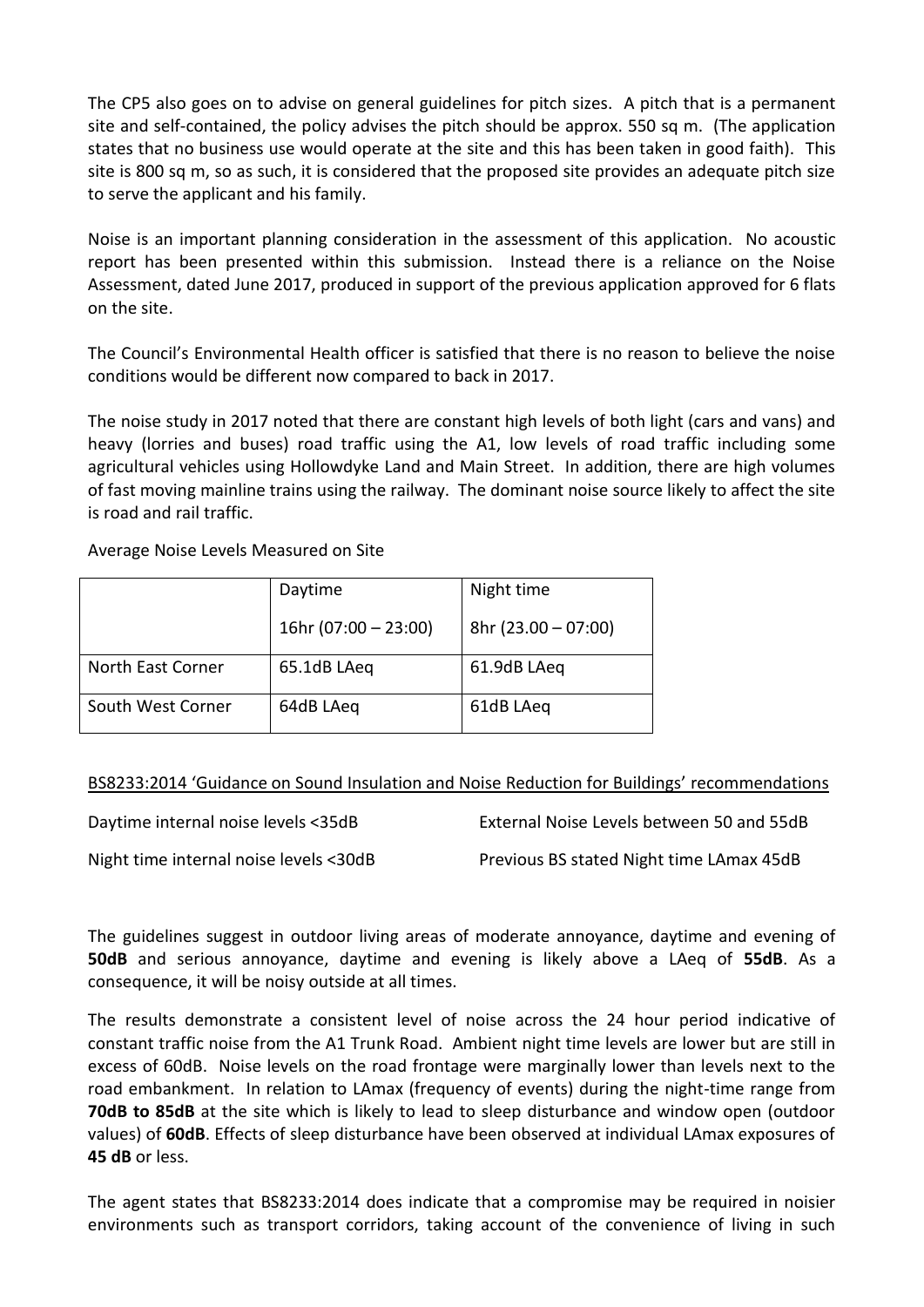locations and making the best use of land. As the 2018 flats appeal decision has confirmed, this is an area where development already exists and would be expected or indeed encouraged by planning policy.

In addition in support of the proposal, the agent claims the solid timber fence proposed along the railway cutting will help reduce the intermittent noise of passing trains, many of which are slowing down for Newark. It is not possible to mitigate the A1 Trunk Road noise levels as the road is elevated 2-3m above the site. However, the mobile home could be oriented to ensure the main living areas are facing Main Street and the utility block could be fitted with triple glazed units, which could be conditioned. Residential mobile homes are required to be built to a standard specification (BS 3632:2005) to provide sound insulation levels of 35dB which is not dissimilar to that for a normal dwelling.

Further comments from the Council's Environmental Health officer has stated that they are not able to access the stated British Standard to check this claim or clarify whether this means a reduction of 35 dB. Nevertheless, the CEO concludes that if the windows of any caravan are open there would be a realistic reduction of 10 dB from the outside noise levels. As a result the indoor levels with windows open would be above World Health Organisation guideline values for community noise in specific environments, dwelling indoors/inside bedrooms of 35 dB and 30 dB respectively, which is likely to lead to speech intelligibility and moderate annoyance, daytime and evening as well as sleep disturbance at night time. Whilst it may be possible to design a mobile home with attenuation in mind, it is likely that occupants will wish to have windows open in warmer weather.

The agent contends that noise impacts need to be seen in the context of sustainable development and must be considered alongside other relevant issues, taking into account any wider benefits of the development. The applicant is fully aware that the site is affected by background noise. This is not considered a problem. The serious risk of flooding down Tolney Lane and problems associated with sharing an unauthorized site with others, without access to proper facilities, is a far greater concern to the Applicant and his family, the agent puts forward. The poor health and educational attainment suffered by the Traveller population is well documented and to a large degree can be attributed to the lack of available permanent sites for them to settle on. The alternative for many is a roadside existence where they run a much greater risk to their health and are often subject to noise from road traffic. It is often argued that Travellers are more tolerant to higher noise levels as they are more used to living in noisy environments than many in the settlement community. The Applicant is used to living on a crowded site with others, and with the accompanying background noise of generators. The stance taken by the applicant in relation to noise is that that they purchased the site in the full knowledge of the proximity of the site to the elevated A1 trunk road and the lower level east mainline railway and the consequent noise levels that would be experienced on the site. The agent claims that these factors should reduce the weight to be given to the harm to the living conditions as a result of noise levels on this site. However, officers are of the view that whilst it may be the case that noise from nearby sources may not bother the applicant at present, longer term exposure to consistently high noise levels is likely to have greater effect and there cannot be certainty that residents would remain content into the future if planning permission was granted on a permanent basis.

Having regard to the Noise Exposure Hierarchy Table within para 005 of the Noise section of Planning Practice Guidance, noise from nearby sources that are present and disruptive have the potential for sleep disturbance and other measures such as keeping windows closed for long periods of time, resulting in a diminished quality of life. That amounts to a Significant Observed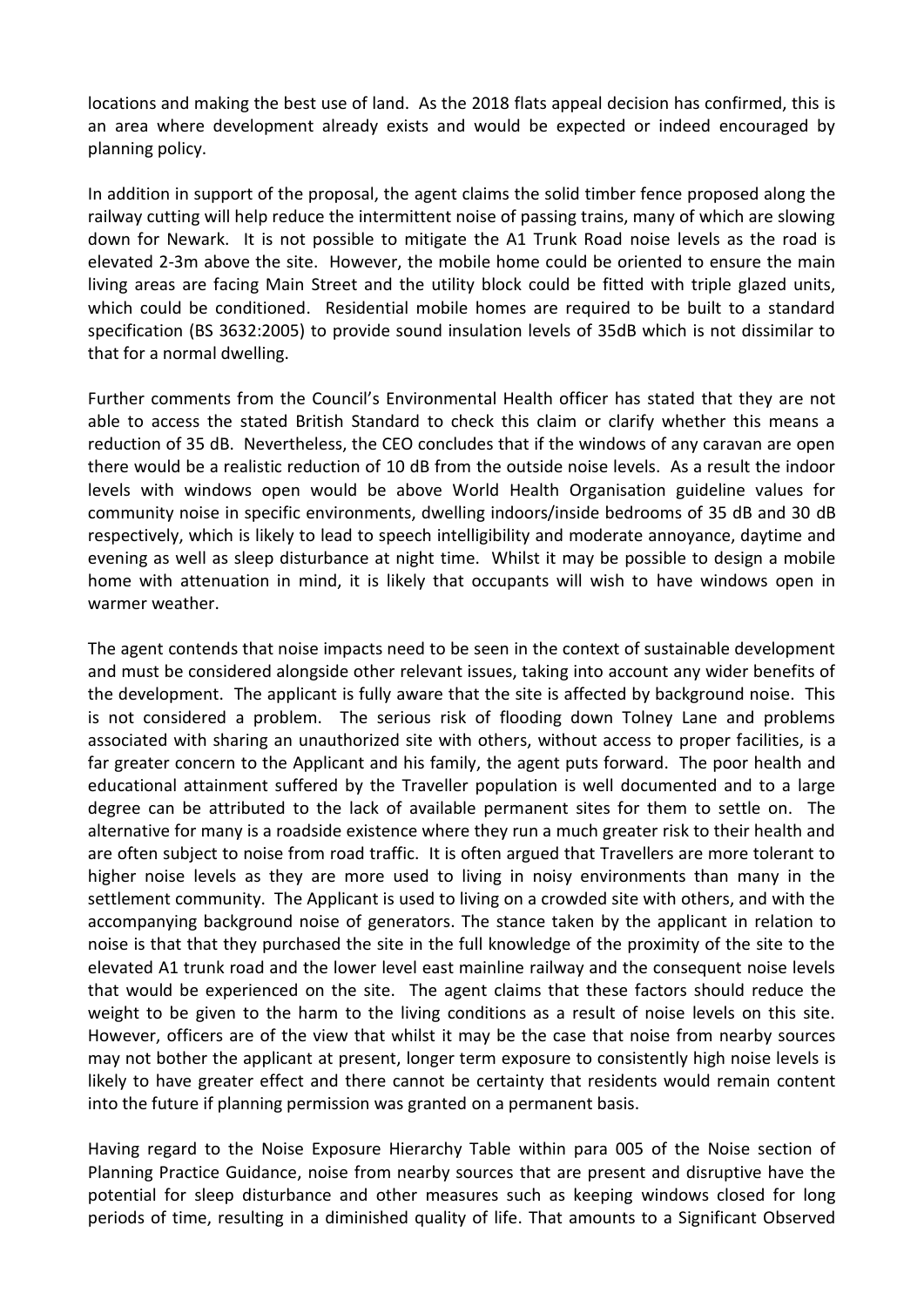Adverse Effect which could not be adequately mitigated. The PPG states that such conditions should be avoided.

Notwithstanding the comments from the agent, the Council's EHO concludes that taking into account the noise levels within the report, the lack of additional acoustic controls due to the raised height of the A1 and the multiple impacts associated with such high levels it may be difficult to support the application.

All of the above leads to the conclusion that the noise environment of this site is unsuited to the residential occupation of caravans. The significant concerns raised in relation to the levels of noise that would be experienced by occupiers on the site that could not be acceptably mitigated in any way, weighs heavily against the scheme.

Turning now to existing residents who would live close to the site, the proposed mobile home would be positioned approx. 21m from facing habitable rooms of houses on the opposite side of Main Street, which would be the nearest affected receptors of the proposed development. This distance would be an acceptable back-to-back relationship between dwellings within an urban environment and boundaries treatments would exist between, including Main Street. The utility building can be oriented so that the side elevation faces Main Street, which has no openings. On balance, it is considered that these relationships would not result in any unacceptable loss of privacy, light or create over-bearing impacts. There is a property to the south-west of the site that is also adjacent to the site, however, high and deep boundary treatments provide a substantial physical buffer to any direct relationship with the application site. There are three external lighting columns (that have the appearance of street lights) approx. 3m high in three corners of the site. The lights have upper cowls that direct light downwards onto the site and it appears that they are unlikely to result in any glare or light nuisance to adjacent residents, however, this will be properly assessed by the EHO over the next few days and it will be reported to Members on the Late Items Schedule. With conditions to restrict the occupation of the site to a maximum of two caravans (being one tourer and one static) and preventing any commercial use of the site, this should also adequately protect the amenity of neighbouring properties. On this basis, it is concluded that the proposal would not result in any unacceptable impacts on the residential amenities of existing surrounding dwellings.

### Impact on Highway Safety

The third criteria of Core Policy 5 states that the site has safe and convenient access to the highway network.

Highways England has confirmed no objection to the proposal and its relative impact on the A1 trunk road. Notts County Council as Highway Authority has raised no objection subject to a number of conditions relating to 1) details of access width, position, radii and construction to be submitted and approved; 2) access to be surfaced in a bound material; 3) parking/turning to be provided and retained; 4) scheme to provide two new footways either side of Hollowdyke Lane; and 5) scheme to prevent surface water discharging onto public highway. Highway safety has been the most significant concern of local residents that have commented on the scheme. However, in reaching their view, the Highway Authority have had to have regard to that fact that the existing extant permission for the flat development allowed a new access road in the same position proposed by this scheme and although the vehicles entering and leaving the site are likely to be of a different nature, the intensity of the use of the access would be much reduced by this less intensive development. As such an objection on highway safety grounds would not be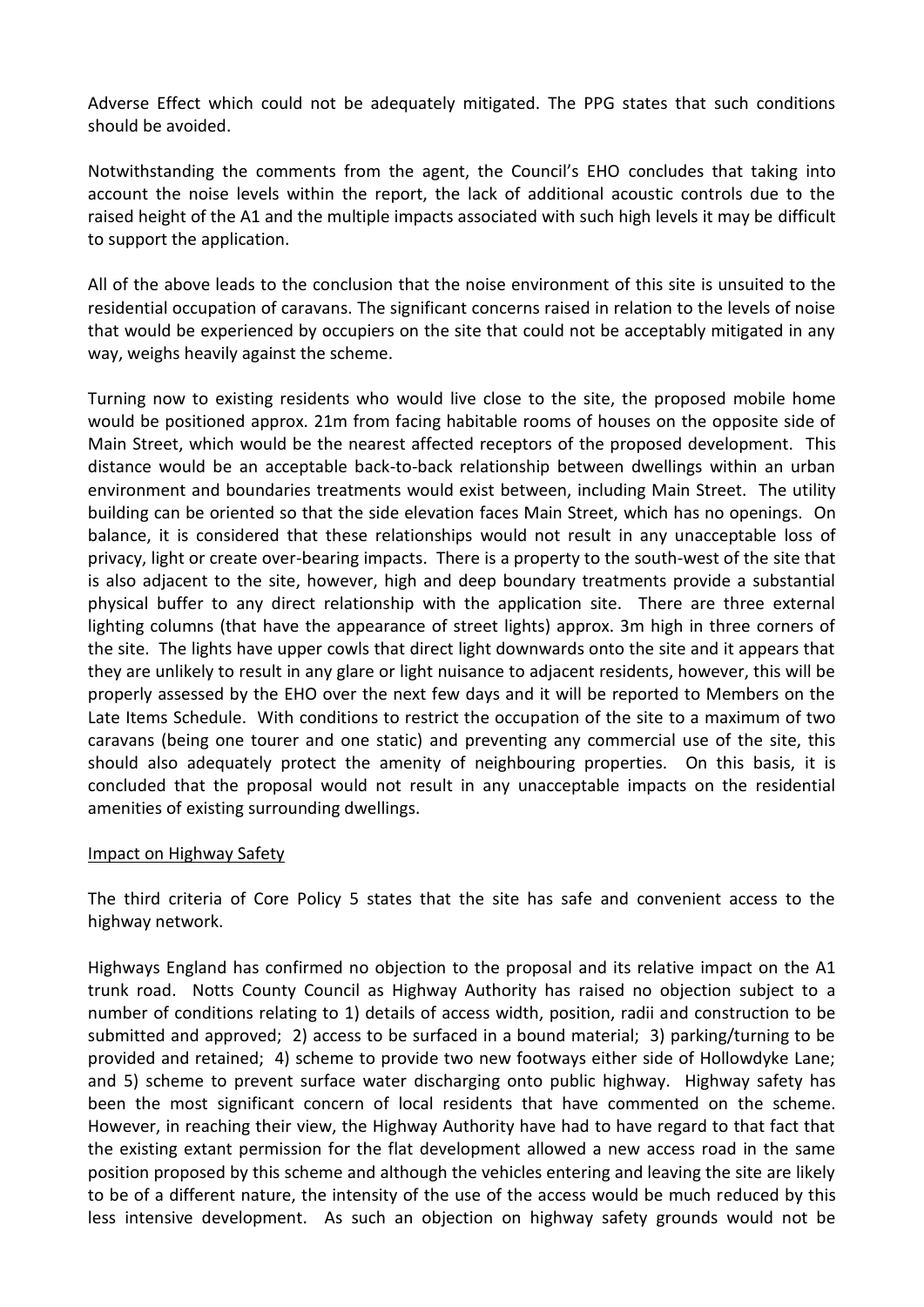sustainable, subject to the discussion below.

Condition 4 recommended by NCC Highways is required because the site has no footway link and therefore to make it safe and encourage pedestrian activity to/from the site, a 2m wide footway should be provided along the site frontage to the west of the access (for approx. 12m), a further 2m footway should be provided on the other side of Hollowdyke Lane to link up with the existing footway on Main Street. This facility is considered to be essential in highway safety terms otherwise the occupiers of the site if accessing or egressing the site on foot, would likely be forced to walk in the road, which is dangerous.

## The agent has responded to this requirement by stating:-

*"A footway can be provided outside the site to connect to the existing network but I consider your suggestion unreasonable for the scale of development proposed which is a lot less intense than that previously agreed for this site. Whilst your suggestion might have been appropriate for the 6 units of accommodation approved on appeal, for a single Traveller pitch I think a 2m footway to the west of the access as far as Coddington Road (ie for 15m approx) should suffice with a dropped crossing so that occupants can cross to the footway outside dwellings on the west side of Coddington Road/ Main Street. My clients report that they have no difficulty crossing Coddington Road on foot at present. The junction is some 50m from the crest of the railway bridge."*

Having discussed the alternative new footway and crossing point over Main Street suggestion with the Highway Authority, the advice given is that this is not safe and would result in danger to highway users. The only way to ensure the proposal is safe in highway safety terms is to provide the footways in accordance with the Highway Authority's advice. Given that the footway works would be positioned outside the red line of the application site on highway land, the only way to secure their implementation via a condition would be through a "Grampion" style condition which would require these additional works to be implemented prior to the commencement of development on the site. In this case, however, that is not possible as works have already commenced. The only way that these matters could now be secured would be through an appropriate legal agreement between the parties which would legally require the applicant to agree to undertake the footway construction. As the development has already commenced, it is also not possible to secure the details of the access, its width, position, radii and construction and details of a bound material for a distance of 5m into the site to be secured by condition and the provision of these matters would also need to be secured through the legal agreement. This legal agreement would need to be in place before any planning permission is granted.

If the relevant land owners/parties do not enter into the agreement within a reasonable timeframe (it is suggested six months from the date of committee) the application should be refused on the grounds that the scheme is unsafe in highway safety terms. This is included within the recommendation to you, set out below.

Third parties have raised concerns regarding the increased use of Hollowdyke Lane in the future with the delivery of large numbers of new houses at Fernwood and south of Newark. However, as part of the approved planning permission, Hollowdyke Lane will be closed to all traffic apart from buses, so levels of traffic will likely be significantly reduced in the future.

### Flood Risk and Drainage

Criteria 6 seeks that in the case of any development proposal which raises the issue of flood risk, regard will be had to advice contained within the Government's PPTS and the findings of the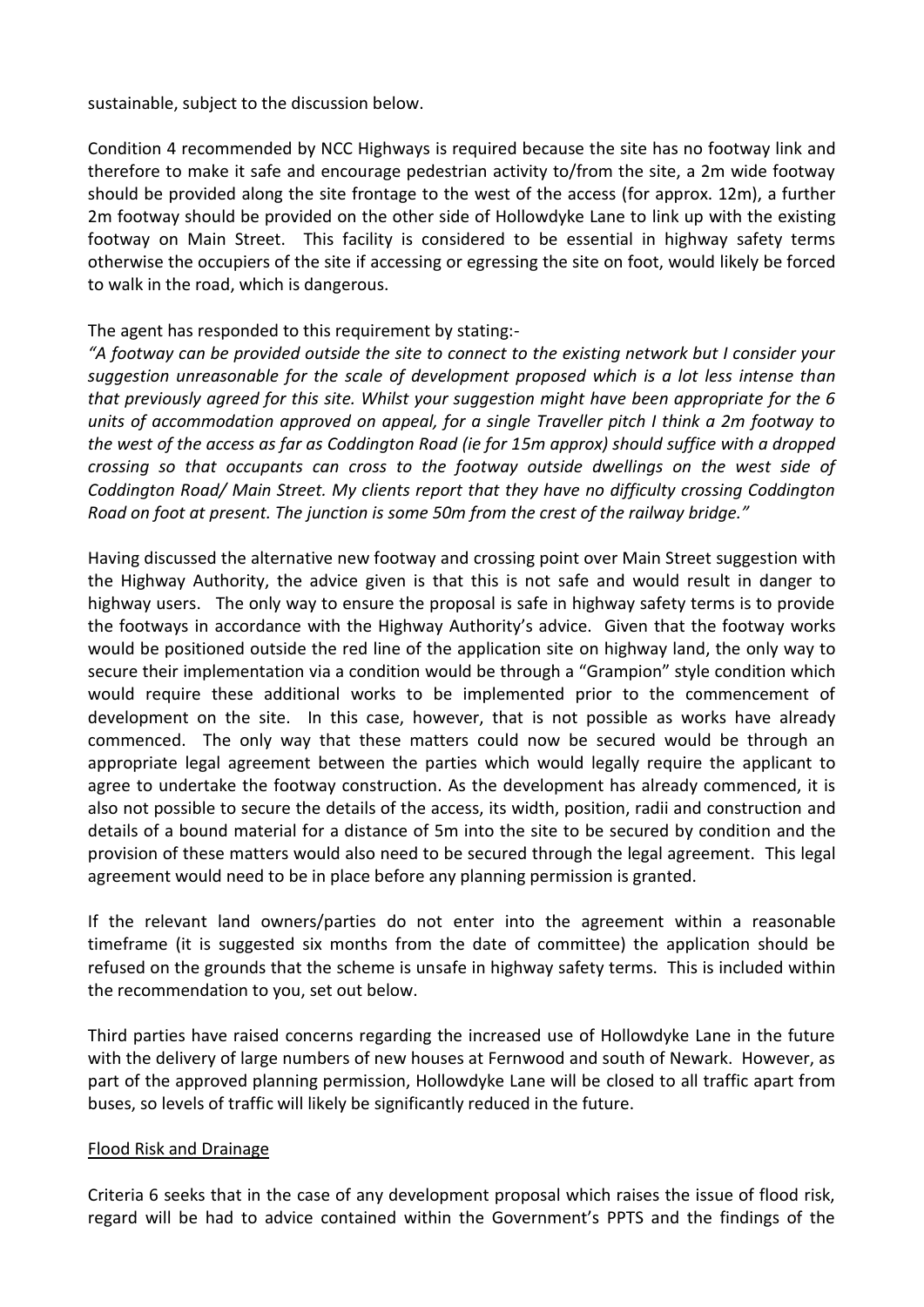Newark and Sherwood Strategic Flood Risk Assessment. Where flooding is found to be an issue, the District Council will require the completion of a site specific Flood Risk Assessment, applying both the Sequential and Exceptions Tests, as appropriate, to achieve safety for eventual occupiers.

The site is within Flood Zone 1 on the Environment Agency flood maps, which means it is at low risk of fluvial flooding. In relation to the disposal of foul sewage, the agent has confirmed that the site would be connected to the main sewer and surface water would soak through the permeable hardsurface on the site. Network Rail has requested a condition be imposed requiring greater detail on these matters so that they can ensure that there would be no impact on their adjoining railway land and the Highway Authority have required drainage details to be incorporated into the access road in order to prevent surface water run-off from the site onto the adopted highway. In the event that planning permission is approved, these matters can be satisfactorily covered through the imposition of conditions. Some local residents have raised concerns about a septic tank have been installed on the site, however, the agent has confirmed that the site will be connected to main sewers.

### Personal Circumstances

As already referred to in this report, there is no reason to doubt that the applicant and his family fall within the definition set out within Annex 1 of PPTS.

The applicant's family comprises himself, his wife, his four children under the age of 16 and Mrs Doherty is expecting her fifth child later this year. The personal needs of the family include the health needs of one of the children who requires the family to have a settled base so that they can be registered with doctors. In addition it will ensure all the children can attend school.

Members will need to be aware of the relevant case law regarding the Human Rights of Gypsies and Travellers set out in the Rafferty and Jones V SSCLG and North Somerset Council. A refusal of permission is likely to have significant consequences for the home and family life of the family involved and it is clearly a circumstance where Article 8 Convention Rights are engaged. Article 8 imposes a positive obligation to facilitate the Gypsy way of life and, as a minority group, special consideration should be given to their needs and lifestyle. In that respect, the occupants have a clear preference for living in caravans and the option of living in bricks and mortar accommodation would not facilitate that lifestyle.

In addition, Article 3(1) of the United Nations Convention on the Rights of the Child provides that the best interests of children must be a primary consideration in all actions made by public authorities. The Article 8 rights of the children in that context must be considered. No other consideration can be treated as inherently more important than the best interests of the children.

Significant positive weight needs to be attached to the personal circumstances of the applicants, particularly the benefits associated with healthcare and schooling arrangements for the children that a permanent base would provide for the applicant and his family.

### Other matters

The Written Ministerial Statement of December 2015 relating to intentional unauthorised development is also a material consideration. That statement confirmed that the Government is concerned about the harm that is caused where the development of land has been undertaken in advance of obtaining planning permission, with no opportunity to appropriately limit or mitigate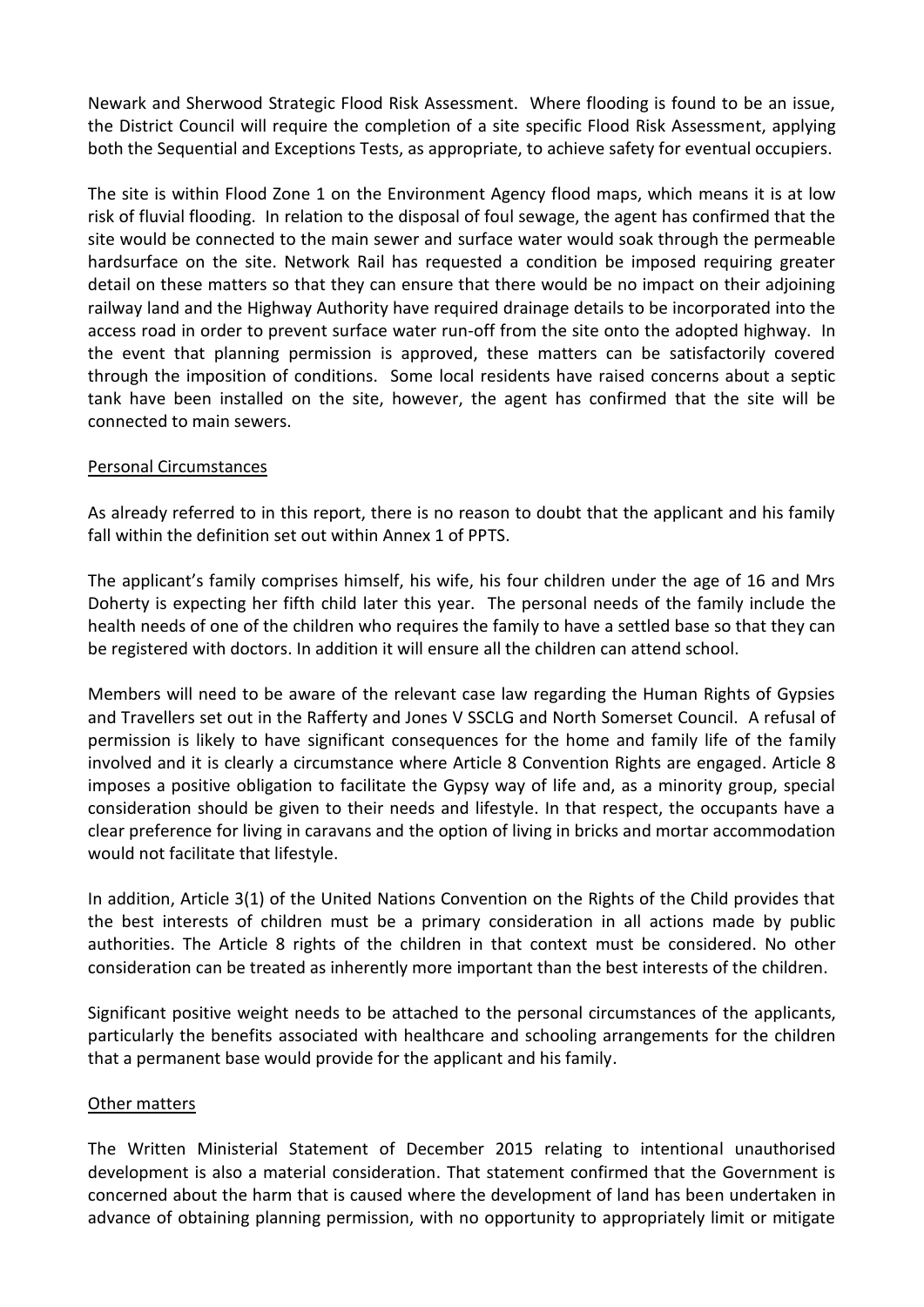the harm that has already taken place. Accordingly, the Government announced that where intentional unauthorised development has occurred, it would be a material consideration counting against development.

The development in this case was clearly intentional and the physical works have been undertaken, in addition to a brief occupation of the site, without seeking planning permission. Those actions did not enable matters such as biodiversity or noise to be considered in advance, or any mitigation in respect of those issues put forward. Consequently, it is a matter that weighs against the grant of planning permission.

Any impact on house values are not a material planning consideration that can be taken into account in the determination of this application.

### Planning Balance and Conclusion

Whilst the recent GTAA has identified a significant unmet need for gypsy and traveller pitches, this proposal represents a windfall site where the applicants do not form part of that local identified need. The significance of meeting the demand of unmet need is therefore neutral in this particular case. However, the PPTS identifies that where a Local Planning Authority cannot demonstrate an up-to-date 5 year supply of deliverable sites, this should be a significant material consideration in any subsequent planning decision when considering applications for the grant of temporary planning permission. This weighs heavily in favour of a grant of planning permission and demonstrates the lack of alternative available sites.

The site is in a highly sustainable location close to all the facilities required for day to day living and the requirements of a growing family and tilts towards an approval. No harm has been identified in relation to the character and appearance of the area, heritage assets, residential amenity and flood risk which are therefore neutral in the overall planning balance. However, retrospective harm has been found to ecology although mitigation is offered in the form of new hedgerow planting. In highway safety terms, the applicant would need to comply with the requirement for off-site footway provision in order to make the development safe. This would need to be resolved within 6 months from the Planning Committee meeting through the sealing of a S106 legal agreement to secure this pedestrian feature; otherwise the application should be refused.

An approval would provide a settled base that would facilitate access to education and healthcare and enable the family to continue their gypsy way of life. The human rights of the family means due regard must also be afforded to the protected characteristics of Gypsies and Travellers in relation to the Public Sector Equality Duty (PSED) when applying the duties of section 149 of the Equality Act 2010. All of those factors attract significant weight in favour of the development.

Having regard to the personal circumstances and human rights of the family, including the best interests of the children, the option to occupy the site would undoubtedly be less disruptive than the possible resort to road side living and make access to education and health services much easier.

The fact that the development was intentionally undertaken without planning permission is a matter that weighs against a grant of planning permission, albeit that weight is moderated by the fact that no alternative sites were available for the applicants to occupy.

The list of considerations in favour of the proposal are also tempered by the identified harmful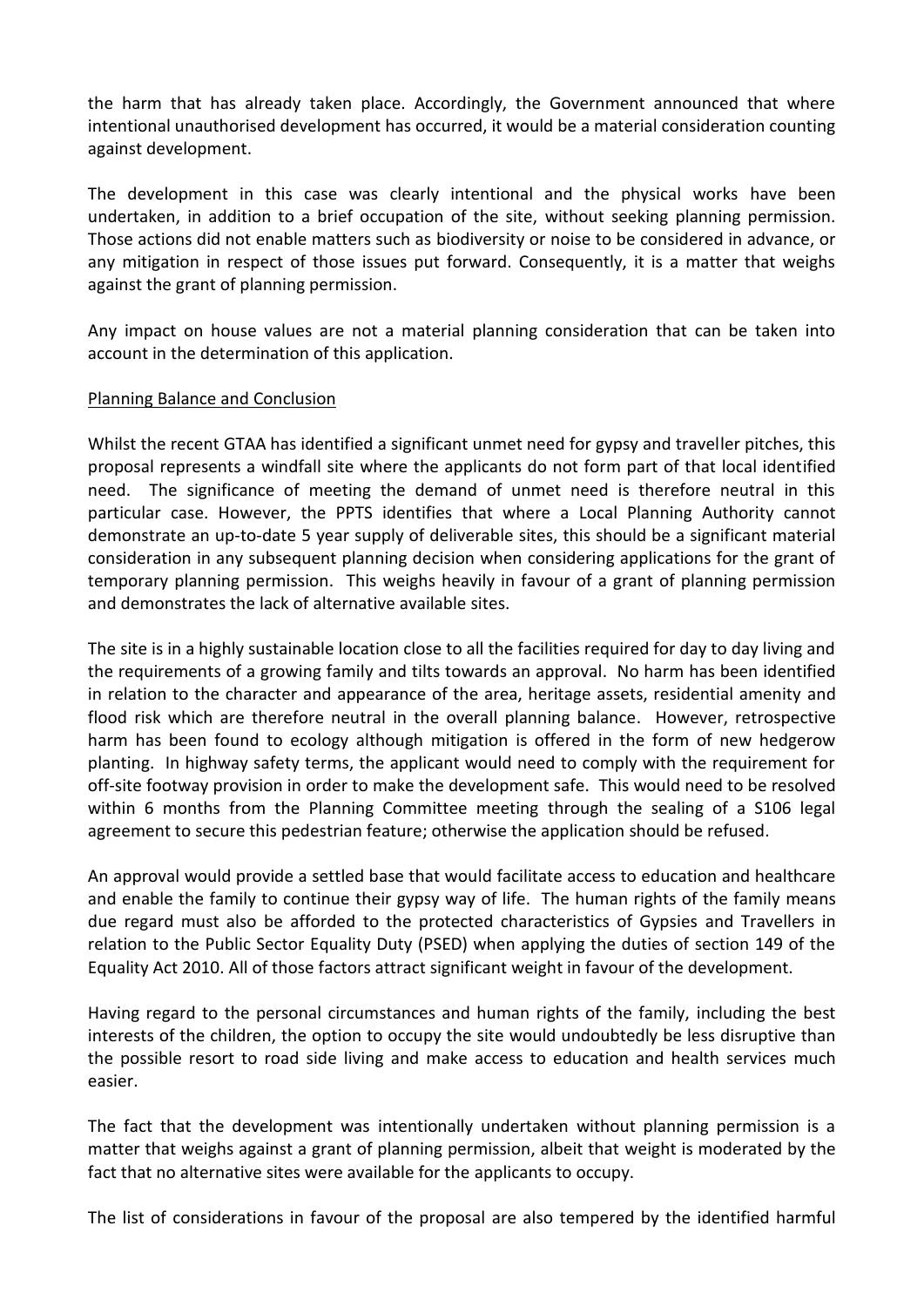impact from the considerable nearby noise sources of the A1 trunk road and main line railway and the unsuitability of the environment in that regard. Noise levels are in excess of recognised standards and the health implications of living at the site in exposure to consistently high background noise levels is a significant concern.

Weighing all these competing considerations in the overall planning balance, I am lead to the conclusion that in this case, that given the total lack of alternative available sites and in the best interests of the children that a temporary permission for a period of 3 years would be the appropriate balanced decision and as such the weight attached to the noise impact is reduced due to the fact that the identified harm would only be felt for a limited, temporary period until a more appropriate site becomes available.

A temporary permission would enable the applicants to reside at the site until new sites come forward through the development plan or any associated policy documents. Permission for a limited period of three years is therefore offered to Members.

## **RECOMMENDATION**

**That planning permission is approved for a temporary period of 3 years subject to**

- **a) The conditions and reasons shown below [the conditions are set out within Appendix A]; and**
- **b) the completion of a section 106 legal agreement within 6 months of the date of this Planning Committee (failure to do so would result in a refusal on the grounds that the scheme fails to secure a safe vehicular and pedestrian access to/from the site) to secure two footways either side of Hollowdyke Lane, to secure details of the width, position, radii and construction of the access and to secure a bound material for the access for a distance of 5m into the site.**

### BACKGROUND PAPERS

Application case file.

For further information, please contact **Julia Lockwood** on ext **5902**.

All submission documents relating to this planning application can be found on the following websit[e www.newark-sherwooddc.gov.uk.](http://www.newark-sherwooddc.gov.uk/)

**Lisa Hughes Business Manager – Planning Development**